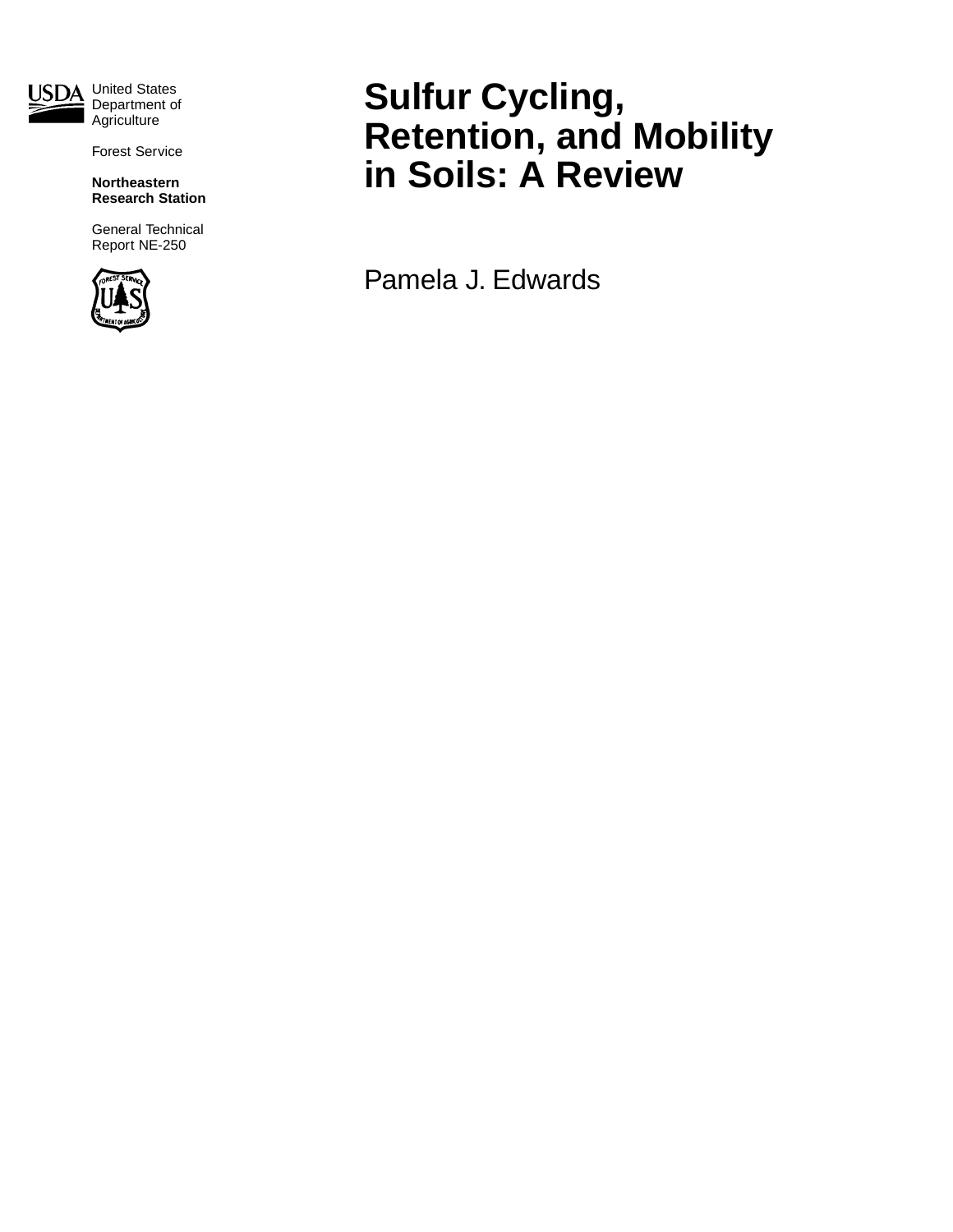## **Abstract**

Sulfur inputs to forest ecosystems originate from mineral weathering, atmospheric deposition, and organic matter decomposition. In the soil, sulfur occurs in organic and inorganic forms and is cycled within and between those forms via mobilization, immobilization, mineralization, oxidation, and reduction processes. Organic sulfur compounds are largely immobile. Inorganic sulfur compounds are more mobile, and sulfate is the most mobile. However, adsorption onto soil limits or delays sulfate ion transport. Nonspecifically adsorbed sulfate ions are held only by electrostatic charges in the double diffuse layer, so they are not held as tightly as specifically adsorbed ions that are bonded to metal oxides in the Helmholtz layer. Sulfate adsorption and desorption are controlled predominantly by pH, sulfate concentrations, concentrations and types of other cations and anions in solution, and the character of the colloidal surfaces. Watershed hydrology and subsurface flow paths play important roles in determining the fate of sulfate in soils. Theories and models of sulfate transport from and retention within watersheds focus on contact times between ions and soil materials, macropore, mesopore, and micropore flow contributions to streamflow, and overall soil moisture conditions. Retention also is affected by deposition levels. As sulfur deposition to a watershed decreases, retention decreases; however, rates of decrease depend on whether the initial adsorption was completely irreversible, partially reversible, or completely reversible.

## **The Author**

PAMELA J. EDWARDS is a research hydrologist with the Northeastern Research Station's Timber and Watershed Laboratory in Parsons, West Virginia. She earned B.S. and M.S. degrees in forest science and forest hydrology, respectively, from The Pennsylvania State University, and a Ph.D. in forest soils from North Carolina State University. She has conducted watershed management and forest hydrology research since 1981.

Manuscript received for publication 8 April 1998

Published by: For additional copies: USDA FOREST SERVICE USDA Forest Service 5 RADNOR CORP CTR SUITE 200 Publications Distribution RADNOR PA 19087-4585 359 Main Road

Delaware, OH 43015 September 1998 Fax: (740)368-0152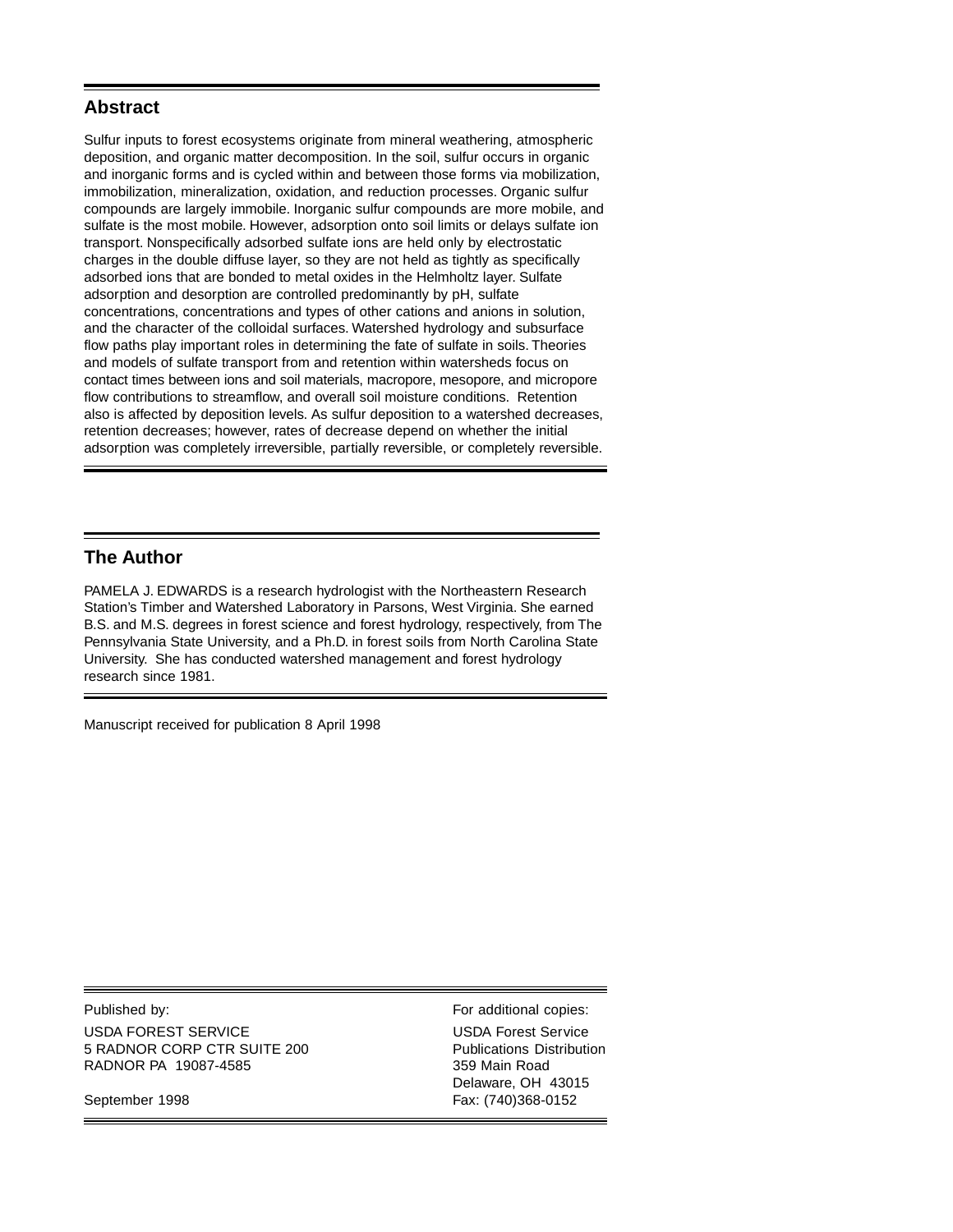# **Sulfur Sources and Forms**

Sulfur (S) inputs to forest ecosystems originate from three major sources: mineral weathering, atmospheric deposition, and organic matter decomposition (Brady 1984). Soil minerals, such as iron, nickel, and  $\mathsf{copper}\ \mathsf{sulfides},$  and gyp $\mathsf{sum}\ (\mathsf{Cas}\mathsf{O}_4),$ weather and release sulfates and sulfides into soils (Moss 1978). Calcium carbonates also contain S at higher levels than many noncalcareous materials, so S is released during their weathering (Harward and Reisenauer 1966). In unpolluted natural situations, the primary source of S in forest ecosystems is parent material weathering (Hutchinson 1979); however, anthropogenic pollutants add considerable S to forests, particularly in the Eastern United States (NADP/NTN 1987). Human activities account for about 50 percent of current S inputs to the atmosphere (Kennedy 1986). Atmospheric sulfur dioxide (SO<sub>2</sub>) is sorbed by soils and vegetation, and sulfate  $(SO_4^2)$ 

aerosols are deposited via wet and dry deposition (Moss 1978, Christophersen and Wright 1980). Vegetative matter is decomposed by microorganisms, transforming organic S to other organic or inorganic forms (Tisdale and Nelson 1975); however, S released during organic matter decomposition is not considered a major source of S in terms of total S budgets because it is tightly cycled to meet plant needs (Reuss and Johnson 1986).

Sulfur can be grouped into two broad areas: organic and inorganic forms. Most of the total S pool in soils is composed of organic fractions (Williams 1967; Freney and Williams 1983; Mitchell and Fuller 1988), primarily due to leaf litter inputs (Pregitzer et al. 1992). Organic S in microorganisms constitutes less than 5 percent of total soil S, even in the microbially active zones (Mitchell and Fuller 1988; Strick and Nakas 1984). Transformations between major compartments of the S cycle (Fig. 1) result in a dynamic flux among organic and inorganic forms.

## **Organic Sulfur**

Substantial research into organic S compounds has been done, but much about their precise characteristics remains unknown (Brady 1984; Hutchinson 1979; Mitchell and Fuller 1988). Organic S in soil organic matter occurs in two primary forms: ester sulfates, which have C-O-SO $_{_3}$  linkages; and carbon-bonded S, which has direct C-S linkages. A few other organic forms also exist, but they are of comparatively minor importance. Ester sulfates include compounds such as choline sulfate, phenolic sulfates, and sulfated polysaccharides. Carbon-bonded S is comprised principally of amino acids such as methionine and cysteine, and sulpholipids (Neptune et al. 1975; Harwood and Nicholls 1979; Tabatabai and Bremner 1972). Classification of organic S into these two broad groups originated partially as a result of laboratory fractionation techniques described by Johnson and Nishita (1952), Freney et al. (1970), and Landers et al. (1983).



Figure 1.—Simplified schematic of sulfur cycle showing major components.

Ester sulfates originate predominantly from microbial biomass material (McLaren et al. 1985; David et al. 1984) and microbially formed materials (Fitzgerald 1978). Ester sulfate acts as readily available S stores when needed for plant and microbial nutrition (Fitzgerald 1978; Biederbeck 1978; Strickland et al. 1987), because it is mineralized faster than C-bonded S (Schindler et al. 1986; Biederbeck 1978; Hutchinson 1979). Soil microorganisms and plant roots can hydrolyze ester sulfates when S is needed to meet immediate nutritional demands (McGill and Cole 1981).

By contrast, most C-bonded S in soils is derived from litter and dead root inputs (David et al. 1984; Konova 1975), though some is present in microbial biomass (Konova 1975). Carbon-bonded S is broken down less easily and, therefore, is less labile and available to plants and microorganisms (Fitzgerald et al. 1982; Freney et al. 1971; Strick et al. 1982). Carbon-bonded S is particularly immobile if it is carried illuvially into mineral soil horizons (Konova 1975).

## **Inorganic Sulfur**

Inorganic S occurs in several forms, the most common of which is dependent on the system in question. In the atmosphere, sulfur occurs primarily as gaseous SO $_{\scriptscriptstyle 2}$  and aerosol sulfate (SO $_4^2$ ). Coal burning emissions are the principal source of atmospheric oxidized S, with most of the S emitted as SO<sub>2</sub> (Kennedy 1986). Sulfur dioxide is oxidized at a conversion rate of about 0.1 percent per hour in the humid sunlit atmosphere to sulfite (SO $_{\!\scriptscriptstyle 3}^{\!\scriptscriptstyle 3}$ ) and then to sulfuric acid (H $_{\textrm{\tiny{2}}}$ SO $_{\textrm{\tiny{4}}}$ ) (Bufalini 1971).

Other intermediary S forms, such as hydrogen sulfide (H<sub>2</sub>S), are less stable, so they are present in lower, transient concentrations. More than 100 tons of  $H_{2}$ S are volatilized to the atmosphere annually from organic matter mineralization and biological SO $_4^2$  reduction; however, H $_2$ S is oxidized to  $\mathsf{SO}_2$  very rapidly (Kennedy 1986).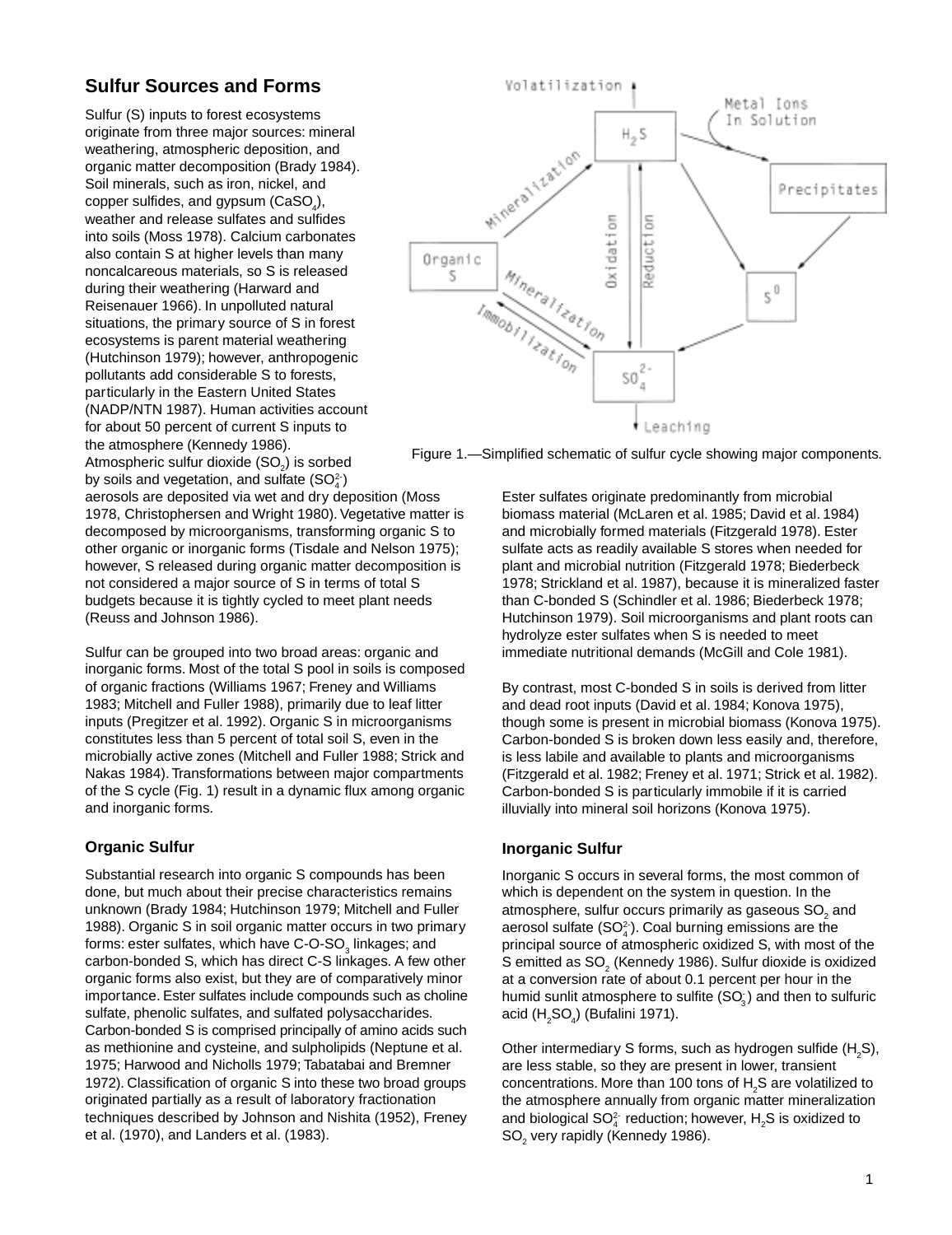Within oxic soils and surface waters, most inorganic S occurs as  $SO<sub>4</sub>$ , which is the most mobile form of S in forest soils (Hutchinson 1979). In solution,  $SO<sub>4</sub><sup>2</sup>$  is associated with calcium (Ca<sup>2+</sup>), magnesium (Mg<sup>2+</sup>), potassium (K<sup>+</sup>), sodium (Na<sup>+</sup>), ammonium (NH<sub>4</sub><sup>+</sup>), hydrogen (H<sup>+</sup>), or aluminum (Al<sup>3+</sup>), depending upon the buffering character of the system. Sulfate also may be precipitated (primarily in arid climates), or adsorbed onto 1:1 clays and iron and aluminum hydrous oxides (Tisdale and Nelson 1975). Elemental S and sulfides are uncommon in well-drained forest soils because they are oxidized rapidly to  $SO<sub>4</sub><sup>2</sup>$ .

# **Sulfur Transformations**

## **Immobilization, Mobilization, and Mineralization**

The main transformations within the S cycle occur among immobilized, mobilized, and mineralized S compounds (Fig. 1). Immobilization, or the assimilation of S into microbial cells (Randlett et al. 1992), depends completely on microbial metabolism (Fitzgerald et al. 1983). Both aerobic and anaerobic microorganisms take part in organic S formation (Watwood et al. 1988b), though only 1 to 3 percent of microbial biomass is composed of S (Saggar et al. 1981a; Strick and Nakas 1984; Chapman 1987). The short life cycles of microorganisms, however, result in rapid turnover and S recycling (Smith and Paul 1990; McLaren et al. 1985). Microbial biomass has been described as the most active and readily available form of soil organic S (McLaren et al. 1985), and much of the mineralized S seen in short-term incubation experiments may originate from microbial biomass.

Immobilization occurs in organic and mineral soil layers (Fitzgerald et al. 1983), and immobilized S usually is incorporated into organic matter by covalent bonding (Strickland et al. 1987; Watwood et al. 1988b). Sulfate added to soil can be adsorbed quickly or transformed to low molecular weight organic S compounds, especially ester sulfates as fulvic acids (Saggar et al. 1981b), thereby resulting in rapid retention. Over time, some adsorbed  $SO<sub>4</sub><sup>2</sup>$ may be desorbed and incorporated into low molecular weight organic compounds, which later can be polymerized to larger insoluble organic compounds (Strickland et al. 1986a).

Watwood et al. (1986) described mobilization as the process by which large organic S molecules are reduced microbially to smaller S molecules—that is, depolymerization or removal of sulfonate groups from insoluble S molecules (Swank et al. 1985). Total mineralization is not a requisite for mobilization; though like mineralization, mobilization increases the mobility of organic S compounds. Strickland et al. (1984) used an expanded definition of mobilization, stating that mobilization is not necessarily dependent on microbial activity directly because many of the enzymes responsible for depolymerizing large S molecules are present extracellularly in the soil.

Mobilization is important because it controls S mineralization rates after soluble organic S (that is, low molecular weight) is exhausted. Depolymerization results in the solubilization of previously insoluble S matrices. Mobilization occurs even

when excess SO $_4^2$  is available from precipitation (Strickland et al. 1986b), and very rapid mobilization has been documented (Watwood et al. 1988b). Two possible mechanisms offered for rapid mobilization are direct oxidation of C-S linkages, and conversion of C-S linkages to ester sulfate linkages. Inorganic SO $_4^2$  then can be released through hydrolysis.

Sulfur mineralization goes beyond mobilization in that organic S forms are transformed to inorganic forms. Mineralization has been described as microbially driven decomposition (Brady 1984); however, mineralization of ester sulfates does not require direct microbial activity (McGill and Cole 1981), again, due to extracellular enzymes.

Organic matter decomposition rates vary with chemical makeup and complexities, and whether net S mineralization occurs depends upon the S supply and microbial demand. If more S is available to the system than needed to meet S requirements of sulfur-using microorganisms, mineralization will occur. If less S is available than needed, all S entering the system will become immobilized because microbial needs must be satisfied first. Consequently, in systems where S is limiting, a larger percentage of total S is found in microbial biomass than in systems where S is not limiting (Strick and Nakas 1984).

In sulfur-deficient soils, lower percentages of ester sulfate relative to C-bonded S usually exist compared to that in nondeficient-sulfur soils. Ester sulfate mineralization is greater in the former since ester sulfate is mineralized faster and rapidly provides a source of S (McGill and Cole 1981; Lee and Speir 1979). Analogously, in systems with excess  $\mathsf{SO}_4^{2^*}$ , most immobilized S occurs as ester sulfates (McGill and Cole 1981). In systems where  $\mathsf{SO}_4^2$  is minimally available, C-bonded S dominates (McGill and Cole 1981; Maynard et al. 1984), because its presence is related more to soil C levels than to S (Mitchell and Fuller 1988). However, soil surface properties also influence organic S pool characteristics. Kaolinitic clays may have lower ester sulfate levels than soils with high organic matter content, because the exposed sites on kaolinites provide fewer appropriate sites for formation of ester sulfate linkages (Watwood et al. 1986).

Ester sulfates are mineralized more easily than C-bonded S because they are not as likely to become bonded covalently to humic compounds as is C-bonded S (McGill and Cole 1981). Also, they occur principally with the fulvic acid component of humic compounds, which are more "active" or available and more labile (Saggar et al. 1981b) than humic acids with which C-bonded S is associated (Biederbeck 1978; Bettany et al. 1973; 1980). Hydriodic-reducible S compounds (that is, HI-reducible; ester sulfate + inorganic  $SO<sub>4</sub><sup>2</sup>$ ) have been found in humic acids, but they are probably located on the exterior of the humic substance and are not an integral part of it (Bettany et al. 1980; Fitzgerald 1978). Less than 1.5 percent of the weight of humic acids is believed to be composed of S (Schnitzer and Khan 1972), with most thought to be C-bonded S (McGill and Cole 1981).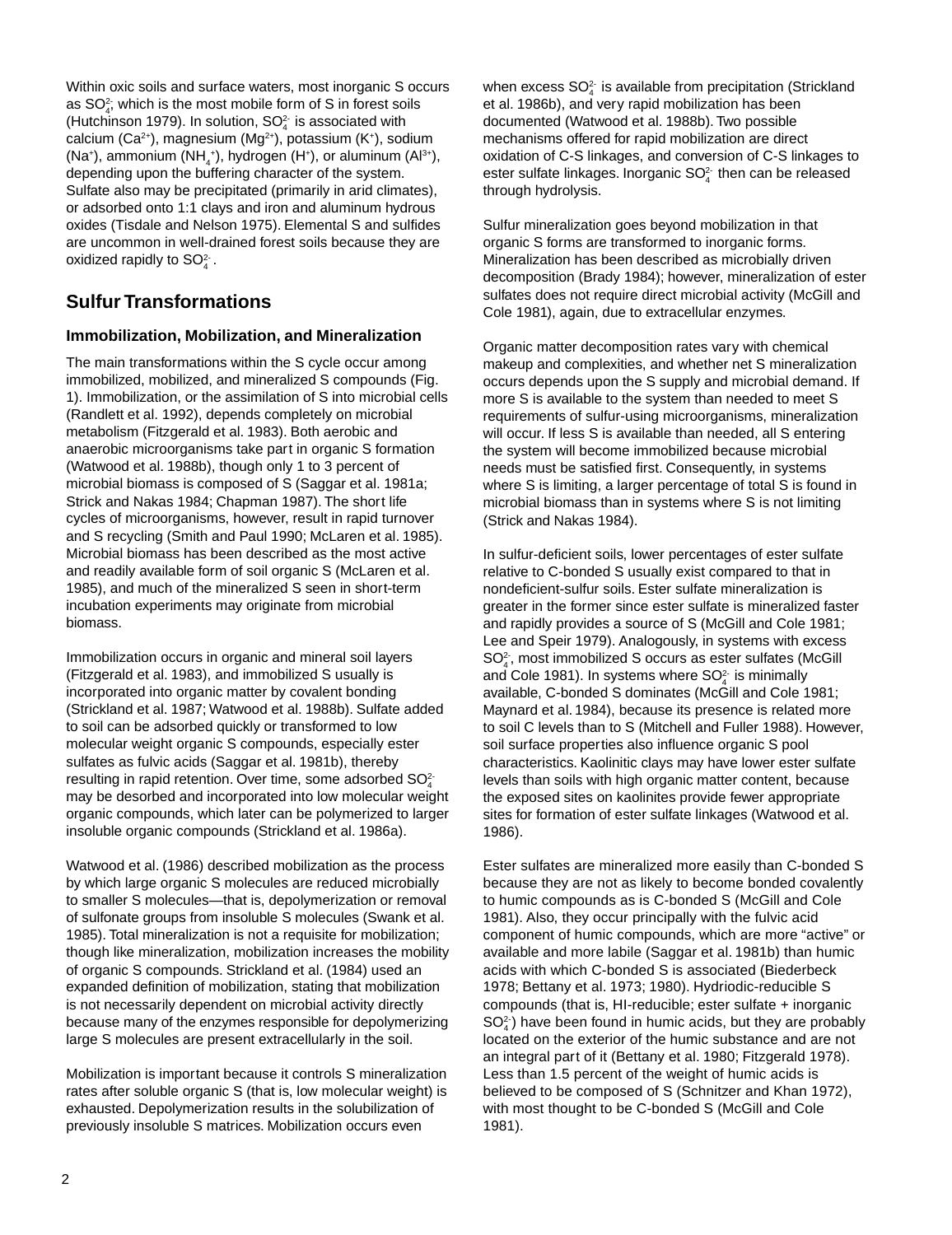The driving forces behind microbial mineralization of ester sulfates and C-bonded S are inherently different. Ester sulfates are mineralized to satisfy microbial nutrition needs (for S). By contrast, C-bonded S mineralization is driven by the need to satisfy microbial energy needs (for C). Carbon-bonded S is mineralized only when microbes need C and significant amounts of S-rich substrate are available. If S-containing material is not available and C is needed, the microorganisms will mineralize other C material containing other elements. In turn, these other elements, such as nitrogen (N), are released (McGill and Cole 1981).

As mentioned previously, ester sulfate mineralization does not require microbial activity. Ester sulfate mineralization is controlled by the extracellular activity of sulfohydrolase enzymes (McGill and Cole 1981), such as sulfatase (Tabatabai and Bremner 1970), which can exist and remain active in the soil for extended periods (Dodgson et al. 1982). Plant roots also can hydrolyze ester sulfates. Such nonmicrobial mineralization has been defined as biochemical mineralization (McGill and Cole 1981). Fuller et al. (1986) suggested that ester sulfate is mineralized more rapidly in mineral horizons than in organic horizons due to the greater retention of these enzymes in mineral horizons. However, large supplies of C-bonded S (Fitzgerald 1978) and inorganic SO<sub>4</sub><sup>2</sup> (Cooper 1972) can suppress sulfohydrolase formation.

Mineralization of C-bonded S requires microbial activity, so it has been described as biological mineralization (McGill and Cole 1981). The evidence showing that C-bonded S requires microbial activity comes from the strong tie between microbial metabolism and C-bonded S formation, which is not demonstrated for ester sulfate (Schindler and Mitchell 1987). Carbon-bonded S mobilization and mineralization occurs as the C in the C bond is oxidized to carbon dioxide  $({\mathsf{CO}}_2)$ . It is internal within microorganisms and is catabolic (McGill and Cole 1981).

While microorganisms may not be necessary for S transformations, they are responsible for the majority of the activity. Many soil microorganisms, including fungi, imperfect fungi, yeasts, and bacteria are involved.

Soil microorganism activity depends on substrate availability (Babiuk and Paul 1970), and substrate availability is controlled by above- and below-ground organic matter inputs (McGill and Cole 1981). Fresh litter provides a large and readily available pool of S and C in forest soils (Hutchinson 1979). Sulfur is needed for nutrition, while C-based substrates are needed for C and energy. Thus, if sufficient energy and S are available for immobilization, especially of higher molecular weight compounds, mobilization and mineralization will be depressed, and vice versa (Strickland and Fitzgerald 1984; Watwood et al. 1986). Increased mobilization and mineralization will follow, as more organic substrate becomes available for microbes involved with these two processes (Watwood et al. 1986). The degree to which the mobilized organic S molecules become further mineralized depends upon the system (Strickland and Fitzgerald 1984). Immobilization, mobilization, and mineralization occur simultaneously (Maynard et al. 1983,

Freney et al. 1971), but the timing of peak activity of each may be offset.

#### **Factors Affecting Immobilization, Mobilization, and Mineralization**

Sulfur transformations on a per-unit-weight basis are often greater in organic horizons because of the concentration of microbial activity, and transformation rates also tend to be greater in organic horizons (Strickland et al. 1987). However, total transformations actually may be greater in lower mineral horizons due to the greater mass of soil present (Strickland et al. 1987; Schindler et al. 1986).

Immobilization, as with all parts of the sulfur cycle, is affected by seasonally influenced environmental factors. Temperature, moisture, organic matter, atmospheric deposition inputs, and other factors influence immobilization rates (Randlett et al. 1992, Freney et al. 1971). Under favorable conditions, such as adequate organic C and N availability, immobilization of  $\mathsf{SO}_4^{2\text{-}}$  to ester sulfate and C-bonded S can occur very quickly (Fitzgerald et al. 1982) because microbial activity is high (David et al. 1983; Schindler et al. 1986). Ester sulfate formation may reach equilibrium (that is, formation levels off over time) faster than C-bonded S (Fitzgerald et al. 1982), but in some soils, ester sulfate formation will continue for several weeks to months after  $\mathsf{SO}_4^{2}$  is incorporated into the soil (Freney et al. 1971; Schindler et al. 1986).

In cold, wet regions, temperature conditions are not conducive to microbial activity during the winter when substrates are available (Williams 1967). Consequently, activity and, thus, immobilization and mineralization rates peak in autumn (after leaf fall) and early spring when substrate availability and soil moisture are high and temperatures are conducive to microbial activity (Randlett et al. 1992; Strickland et al. 1987). Swank et al. (1985) reported a slightly earlier peak for immobilization rates, August and September, with lowest rates in winter and late spring.

By contrast, Watwood et al. (1988b) observed that immobilization was only slightly seasonally dependent. The O1/O2 layer had the highest and approximately the same incorporation for May, August, and February. The rates were about 3 times as high as the A1, E2, and Bh horizons. Incorporation into organic S in the latter three horizons was about equal for all 3 months, though the rate in the A1 horizon during August was less than half of its rate during May and February. Mobilization in the litter layer for the same periods was greatest in May and least in February. Immobilization in the A1, E2, and Bh horizons was greatest in May, though the rates were only slightly lower in August and February.

Strickland et al. (1984) found mobilization strongly affected by temperature. At 5°C, mobilization was only one-fifth of its level at 20° or 30°C. They attributed this response to different enzymes achieving optimal activity levels at different temperatures. Sulfur mineralization increased markedly with increasing temperatures at 10°, 20°, and 30°C over a 64-day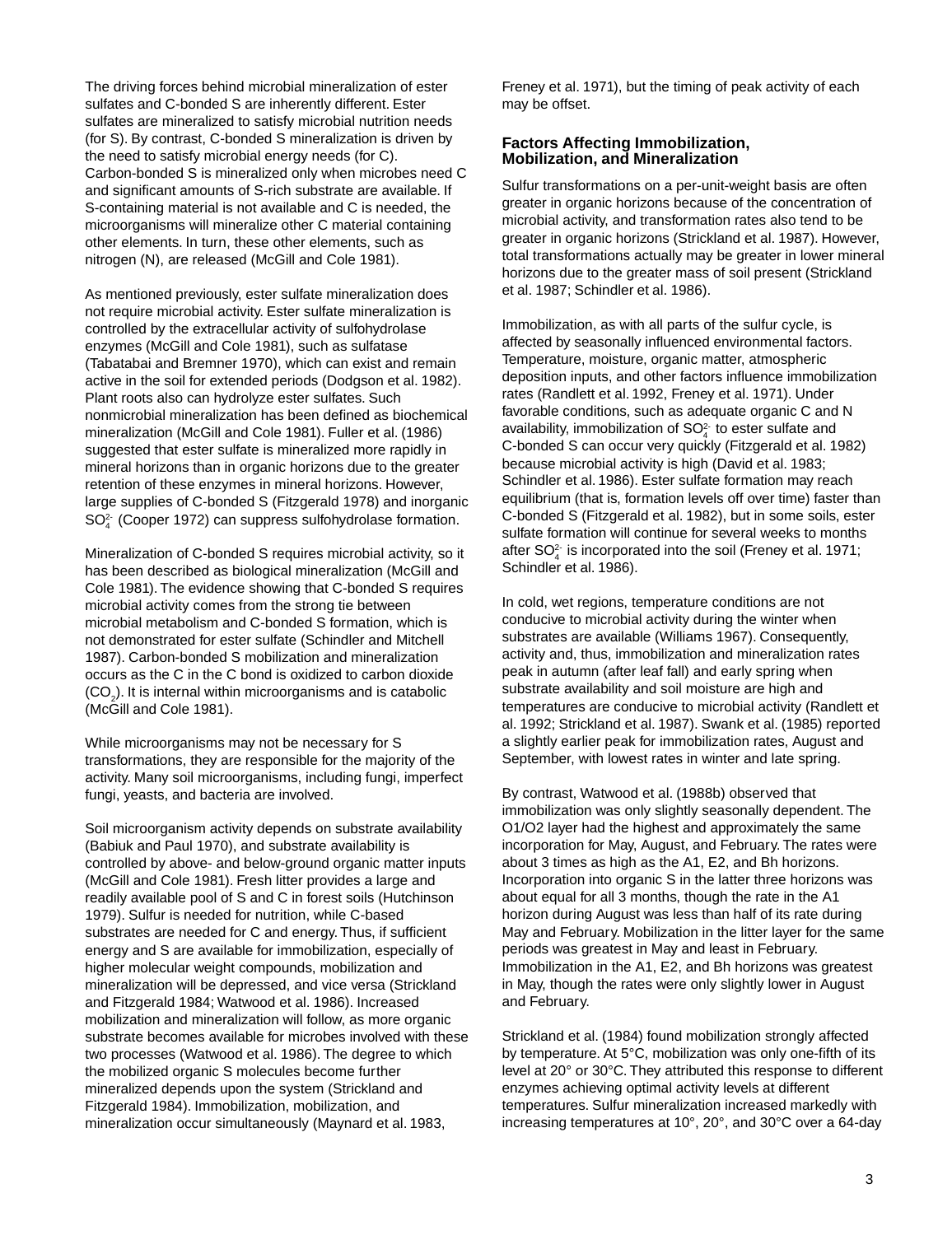incubation period (Williams 1967). It was significantly lower at 10°C than at higher temperatures.

Moisture extremes can affect mineralization and immobilization significantly. Organic matter mineralization may be inhibited near saturation by retarding S oxidation of reduced inorganic S. Likewise, mineralization can be retarded by very low soil moisture values that are below those necessary for microbial activity (Williams 1967). Methionine mineralization was affected sharply by moisture in A and B horizons in a North Carolina soil (Watwood et al. 1988a). Mineralization increased significantly from just above 0 percent to about 30 percent moisture, and then did not change significantly up to about 80 percent moisture. Methionine incorporation into organic matter also increased over the same moisture range, but fell off drastically above 50 percent moisture.

In the laboratory, rewetting of a soil retained dry for 4 to 5 months resulted in a rapid, but short-lived pulse of mineralization, though rates returned to predried levels relatively quickly (Williams 1967). Similar SO $_4^2$  releases have been reported immediately following soil drying (Hutchinson 1979).

Sulfur mineralization is tied closely to C and N levels in the soil (Williams 1967). Sulfur will become or remain immobilized if either the C:S or N:S ratios are too large (Tisdale and Nelson 1975), and conditions conducive to S mineralization often lead to N mineralization (Williams 1967). The N:S ratio in many soils is in the range of 8-12:1 (Anderson 1975). Carbon:sulfur ratios tend to be more variable (with respect to the C levels); they have been reported in the range from about 57-141:1 (Anderson 1975; Bettany et al. 1973; Neptune et al. 1975; Lowe 1969; Harward et al. 1962; Tabatabai and Bremner 1972).

Stotzky and Norman (1961) proposed that C:S ratios less than 900:1 are adequate for maximum microbial activity. This means that sufficient S is present to meet microbial needs and formation of organic S may not be necessary. However, smaller optimal ratios have been suggested by Barrow (1961). Indeed, C:S ratios in the literature are almost always within the 900:1 range; so the range may be too broad and/or other factors beside the C:S ratio must be considered when interpreting microbial activity.

Several studies have reported that  $SO<sub>4</sub><sup>2</sup>$  is released after liming. Williams (1967) showed that mineralization was stimulated after calcium carbonate was added to 17 Australian soils in the laboratory, and Ensminger (1954) and Neptune et al. (1975) found solution  $SO<sub>4</sub><sup>2</sup>$  releases after liming. Ellett and Hill (1929) also observed SO $_4^2$  increases in lysimeters after liming. The source of these releases may be attributable to enhanced mineralization by creating conditions favorable for oxidation and bacterial activity (Hutchinson 1979).

Caution should be used when extrapolating mineralization, mobilization, and immobilization rates determined from laboratory studies to the field. Laboratory methods typically involve mixing or shaking; consequently, laboratory S incorporation and transformations probably occur faster and perhaps to a greater extent than they would in the field (Schindler et al. 1986).

#### **Sulfur Oxidation and Reduction**

Microorganisms also mediate other parts of the sulfur cycle (Fig. 1), particularly S oxidation and reduction. Oxidation and reduction are key processes in S transformations because the occurrence of  $SO<sub>4</sub><sup>2</sup>$  depends on oxidation.

Completely mineralized S compounds can be transformed to  $\mathsf{SO}^{2\text{-}}_4$  or  $\mathsf{H}_2\mathsf{S}$  by microbes. Hydrogen sulfide is a common product of mineralization. The reduction step from  $\mathsf{SO}_4^{2\cdot}$  to  $\mathsf{H}_2\mathsf{S}$  is microbially mediated, primarily by bacterial species in the genera Desulfovibrio, Desulfotomaculum, and Desulfomas (Brady 1984; Kennedy 1986) under anaerobic conditions (usually saturation). Reduction also can occur in anaerobic "microniches" (for example, within particles) that are present within a larger aerobic system (Jorgenson 1977). Hydrogen sulfide can be lost through volatilization, join with metal ions to form insoluble sulfide precipitates, or be oxidized to elemental S.

Sulfur oxidizing microorganisms are ubiquitous in most soils, so their numbers rarely limit oxidation (Janzen and Bettany 1987). Instead, oxidation is limited by substrate availability. Heterotrophic oxidizers, such as Arthrobacter and Pseudomonas, which carry out the majority of S oxidation (Vitolins and Swaby 1969; Janzen and Bettany 1987), require organic C to satisfy energy and C needs. Consequently, even if sufficient S and heterotrophic oxidizers are present, organic C is necessary to drive the biologically mediated oxidation reactions (Pepper and Miller 1978). In the absence of sufficient organic C, autotrophic microbes, including those in the genus Thiobacillus, become more important. They obtain their energy from inorganic S and their C from CO $_{\tiny 2}$  (Tisdale and Nelson 1975).

#### **Factors Affecting Oxidation and Reduction**

The microorganisms responsible for S oxidation, like many microbes, are quite tolerant of soil acidity and low pH. In fact, oxidation can be substantial in acidic soils, often achieving maximum rates below pH 4 (Barton 1978). Oxidation by Thiobacillus has been reported from pH<2 to pH>9 (Brady 1984), so soil pH alone generally does not curtail oxidation significantly (Kennedy 1986).

Janzen and Bettany (1987) illustrated that oxidation depends more on the particle surface area of the S than on mass, because oxidation is a surface reaction and only S atoms at the exterior surface are oxidized. Thus, more  $\mathsf{SO}_4^2$  is produced from reduced S compounds (including elemental S) with larger surface areas than from compounds with smaller surface areas.

Sulfur oxidation usually increases with temperature within the range of those normally encountered under field conditions, meaning oxidation is greater during the summer than the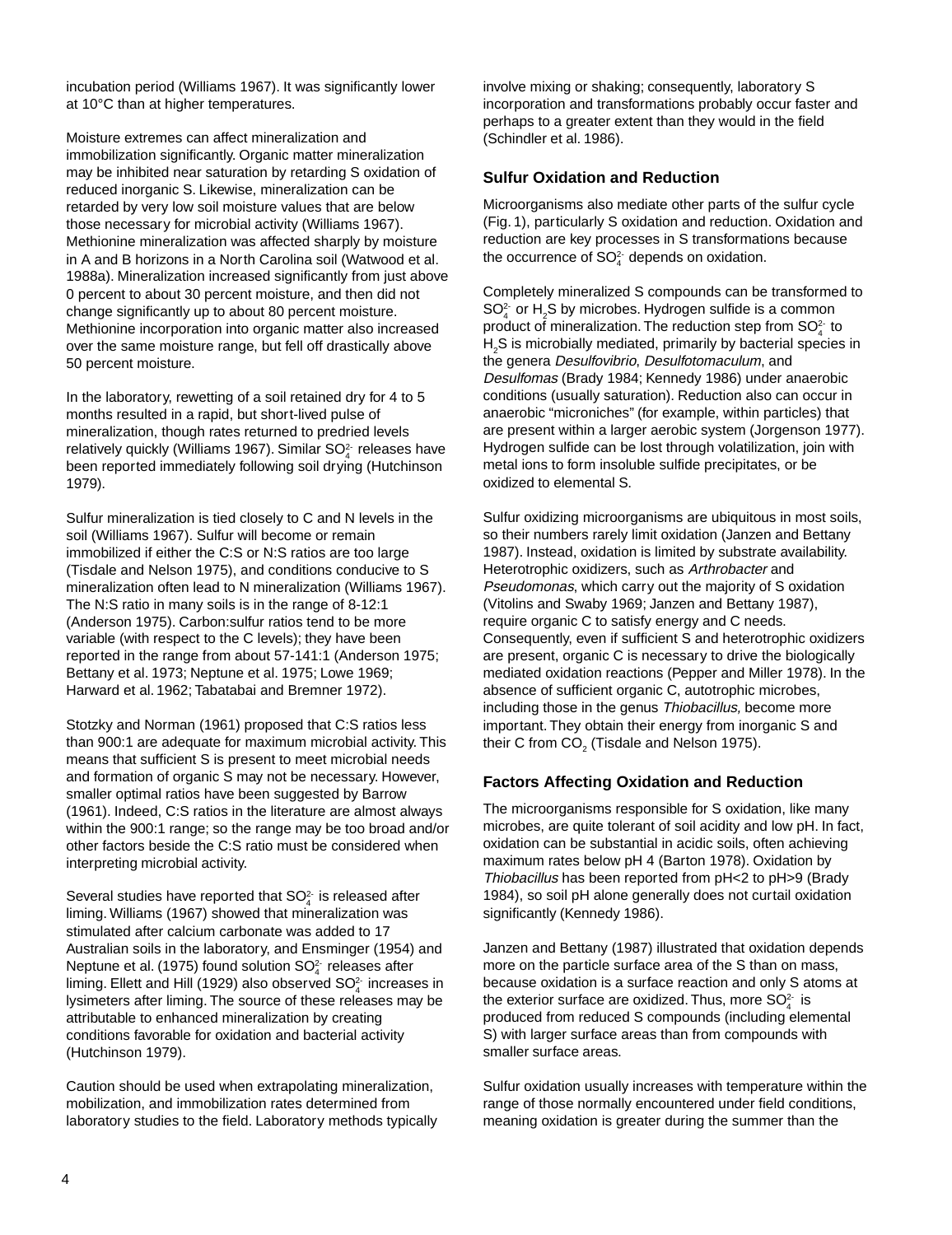

Figure 2.—Protonation of hydroxyl creates formation of net positive charges and results in nonspecific adsorption.

winter if all other factors are equal. Maximum oxidation occurs between 27 to 35°C, but even these levels may not be reached at the litter surface in forested ecosystems. Temperatures above 55 to 60°C destroy most soil microorganisms; however, such extreme conditions do not occur in forest soils (Tisdale and Nelson 1975).

Soil texture and moisture content are interdependent in relation to S oxidation because texture influences aeration; thus, the effects of moisture and texture cannot be separated, and both are believed to affect oxidation rates. Oxidation is greatest near field capacity (Tisdale and Nelson 1975) because oxygen is required for oxidation by aerobic microorganisms (Janzen and Bettany 1987), and moisture is necessary for microbial activity. However, because soil texture controls the amount of moisture retained at field capacity, different textured soils have different oxidation rates. For example, clay soils contain more moisture and less air-filled porosity at field capacity than coarser-textured soils. In turn, oxidation rates in clay soils are lower. Oxygen diffusion into soil pores also may be lower in heavier textured soils at field capacity (Janzen and Bettany 1987). Textural effects may be most important only at or near field capacity. At 50-percent field capacity, Rehm and Caldwell (1969) did not find oxidation rate differences using several soils of different textures.

# **Sulfate Adsorption**

Inorganic  $SO_4^2$  in soil solution is termed soluble  $SO_4^2$  and is highly mobile. However,  $SO<sub>4</sub><sup>2</sup>$  can be retained physically in the short- or long-term by adsorption. Adsorbed  $\mathsf{SO}_4^{2+}$ sometimes is called insoluble  $\mathsf{SO}_4^2$  because it cannot be desorbed with just water (Fuller et al. 1985).

Anion adsorption can be nonspecific or specific. Nonspecific adsorption involves only electrostatic (Coulombic) attraction, while specific adsorption occurs by ligand exchange (Parfitt

and Smart 1978). All anions are adsorbed nonspecifically, but only a few, including  $\mathsf{SO}_4^2$ , also are adsorbed specifically (Johnson et al. 1979b). Specific adsorption is believed to be the predominant mechanism of SO $_4^2$  adsorption (Neary et al. 1987).

In nonspecific adsorption,  $SO<sub>4</sub><sup>2</sup>$  is held within the double diffuse layer as a counter ion to positively charged surfaces on organic matter, layer silicates, or oxide- and hydrous oxide-dominated surfaces. These materials are amphoteric they can have positive, negative, or zero charges—with the net charge being pH-dependent (Bohn et al. 1985). Positive charges are created on the surfaces by the presence of H+ (Fig. 2). As pH decreases and H+ becomes more available, more positively charged colloidal surfaces are created. In turn, the number of surfaces available for anion adsorption increases (Johnson and Cole 1980).

The functional groups involved with the protonation are hydroxyl (<sub>-</sub>OH), carboxyl (<sub>-</sub>COOH), phenolic (<sub>-</sub>C<sub>6</sub>H<sub>4</sub>OH), and amine (\_NH<sub>2</sub>) groups (Bohn et al. 1985). Because only electrostatic attraction is involved in nonspecific adsorption, desorption can be achieved relatively easily—either by increasing solution pH (Nodvin et al. 1986) or by exchange with other anions that have a greater or equal affinity for adsorption (Bohn et al. 1985).

Specific adsorption results in a greater adsorption capacity than would occur by nonspecific adsorption alone, and specifically adsorbed anions are held more tightly. Most specific adsorption occurs in soils with high levels of free iron and aluminum oxides and hydroxides (Rajan 1978; Fuller et al. 1985), though hydroxy-aluminum polymers bonded to clays and organic matter, and broken bonds on clays also provide surfaces for specific adsorption (Harward and Reisenauer 1966). Ligand exchange can occur when a net negative, positive, or zero charge exists (Bohn et al. 1985).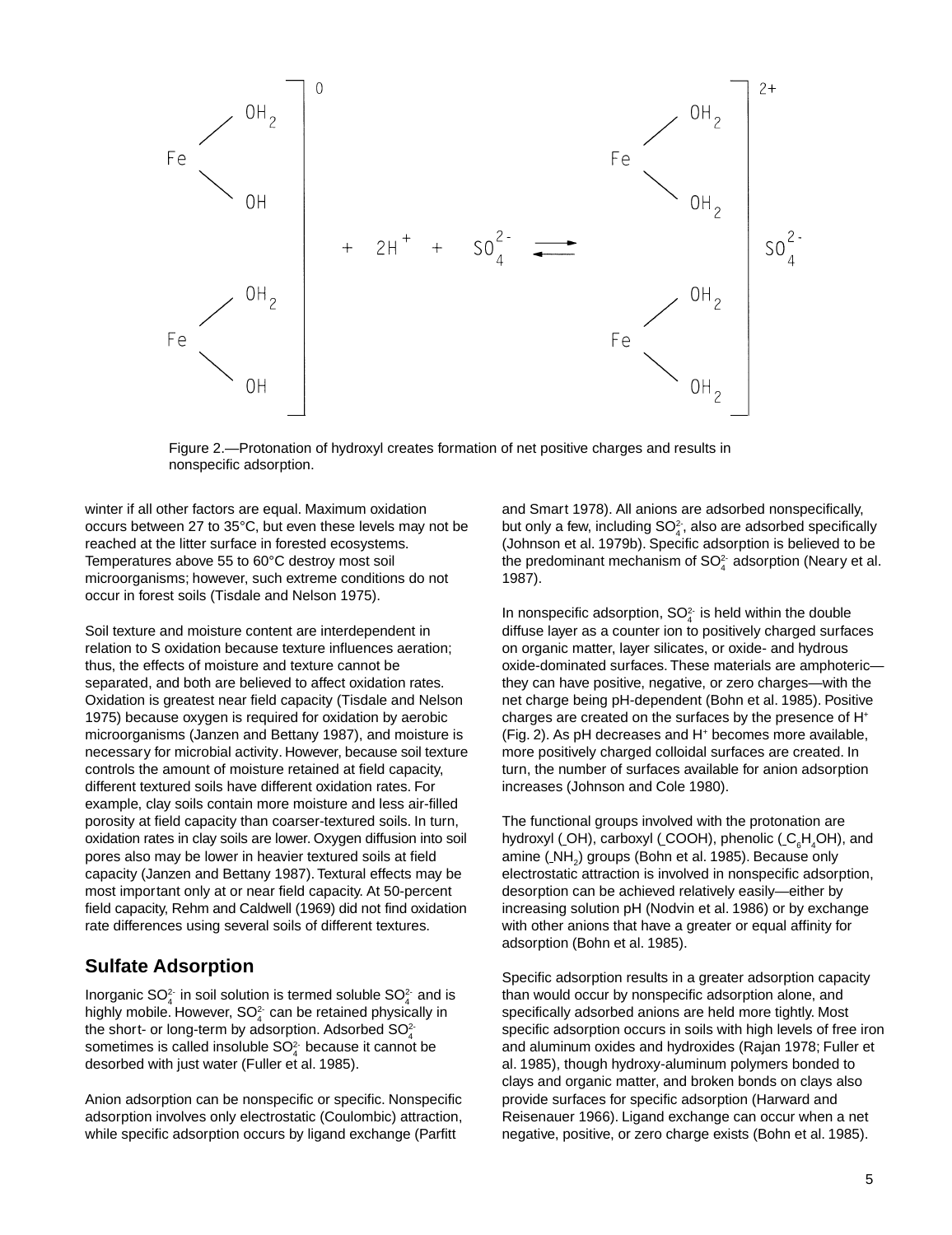$$
A1 \left( \begin{array}{c} 0H_2 \\ H_2 \end{array} \right)^+ + SO_4^2 \left( \begin{array}{c} 0H_2 \\ H_2 \end{array} \right)^- + OH_2 \quad (a)
$$







Figure 3.—Specific adsorption where (a) sulfate displaces water from net positive site, or (b) sulfate displaces hydroxyl from neutral site. Later (c) the adsorbed sulfate may displace another hydroxyl or water ligand from the adjoining metal resulting in a 6-member ring and neutralization (after Rajan 1978).

In specific adsorption,  $SO<sub>4</sub><sup>2</sup>$  bonds to the metal oxide within the inner Helmholtz layer by displacing an  $H_2^2O$  or OH<sup>-</sup> molecule (Bohn et al. 1985) (Fig. 3) or occasionally other anions (Harrison et al. 1989). Whether  ${\sf H}_2^{}$ O or OH $^{\cdot}$  is displaced depends primarily upon the concentration of  $SO<sub>4</sub><sup>2</sup>$  in solution. At low concentrations,  $SO<sub>4</sub><sup>2</sup>$  usually is adsorbed on positive sites, displacing coordinated water (Fig. 3a). With greater  $\mathsf{SO}_4^{2+}$ concentrations,  $SO_4^2$  increasingly is adsorbed on neutral sites by displacing OH- (Fig. 3b) (Rajan 1978). This concentration dependency results in the "activation" of new adsorption sites with increasing  $\mathsf{SO}_4^{2\text{-}}$  concentrations (Chao et al. 1962a; 1962b). Specific adsorption effectively increases the negative charge on the adsorbing surfaces more than nonspecific adsorption, so nonspecifically adsorbed anions cannot desorb or displace those specifically adsorbed (Singh 1984d). Nonspecifically adsorbed anions held as counter ions in the double diffuse layer are displaced back into soil solution due to repulsion from the developed negative charges (Hingston et al. 1967). Conversely, the creation of higher pH and more negative charges from specific adsorption can result in cation adsorption increases (Marcano-Martinez and McBride 1989;

Couto et al. 1979). The net negative charge created can be neutralized further by the formation of a 6-member ring from displacement of another OH or water ligand from the adjoining metal (Fig. 3c) (Rajan 1978).

The concentration dependency of SO $_4^2$  adsorption has been described mathematically in terms of several types of linear and nonlinear equations or isotherms. The Freundlich and Langmuir are the two most commonly used adsorption isotherms. The principal difference between the two is that the former does not have an adsorption maximum (Bohn et al. 1985). The Langmuir equation probably describes SO $_4^2$  adsorption better over large concentration ranges used in the laboratory or over long periods of SO $_4^2$  accumulation in the field, because a maximum adsorption capacity is expected for most if not all soils. However, the Freundlich equation may fit adsorption isotherms better over a limited solution concentration range (Singh 1984a; Weaver et al. 1985), because of the insensitivity of log-log plots (that is, the linear form of the Freudlich equation) and the greater curve-fitting flexibility from having two empirical constants (versus one for Langmuir) (Bohn et al. 1985).

The Langmuir isotherm is used commonly to illustrate general adsorption/desorption behavior (Reuss and Johnson 1986). The affinity for adsorption increases, but at a decreasing rate, until a maximum adsorption level is reached. A new steady state is attained at each new SO $_4^{2+}$ concentration until the maximum is reached (Johnson and Cole 1980). Changes within the system can induce reversals in adsorption or desorption.

Adsorption can be completely irreversible, partially reversible, or completely reversible (Reuss and Johnson 1986; Harrison et al. 1989). Partial or complete reversibility means desorption can occur if the SO $_4^2$  concentration in soil solution decreases. If adsorption is totally reversible, the desorption and adsorption isotherms will be identical (that is, there is no hysteresis) (Fig. 4). Complete reversibility would be expected only if all adsorbed  $\mathsf{SO}_4^{2+}$ was nonspecifically adsorbed. If specific adsorption has occurred, some  $\mathsf{SO}_4^{2\text{-}}$  may remain irreversibly adsorbed, so that the desorption isotherm lies above the adsorption isotherm (Fig. 4). This process is partial reversibility. If no desorption occurs when solution concentrations decrease, adsorption is completely irreversible (Fig. 4) (Reuss and Johnson 1986). Complete irreversibility is extreme and has not been documented; however, Aylmore et al. (1967) reported what may be the closest case of nearly complete irreversible adsorption for iron and aluminum oxides described in the literature. Rajan (1978) observed atypical desorptive behavior. Desorption occurred on a hydrous alumina after an apparent adsorption maximum was reached, even though additional SO $_4^2$  was added to the system.

Occasionally when  $\mathsf{SO}_4^2$  is retained in soils, the experimental results indicate that adsorption was not the only retention mechanism acting. For example, if OH- is displaced and released during specific adsorption, soil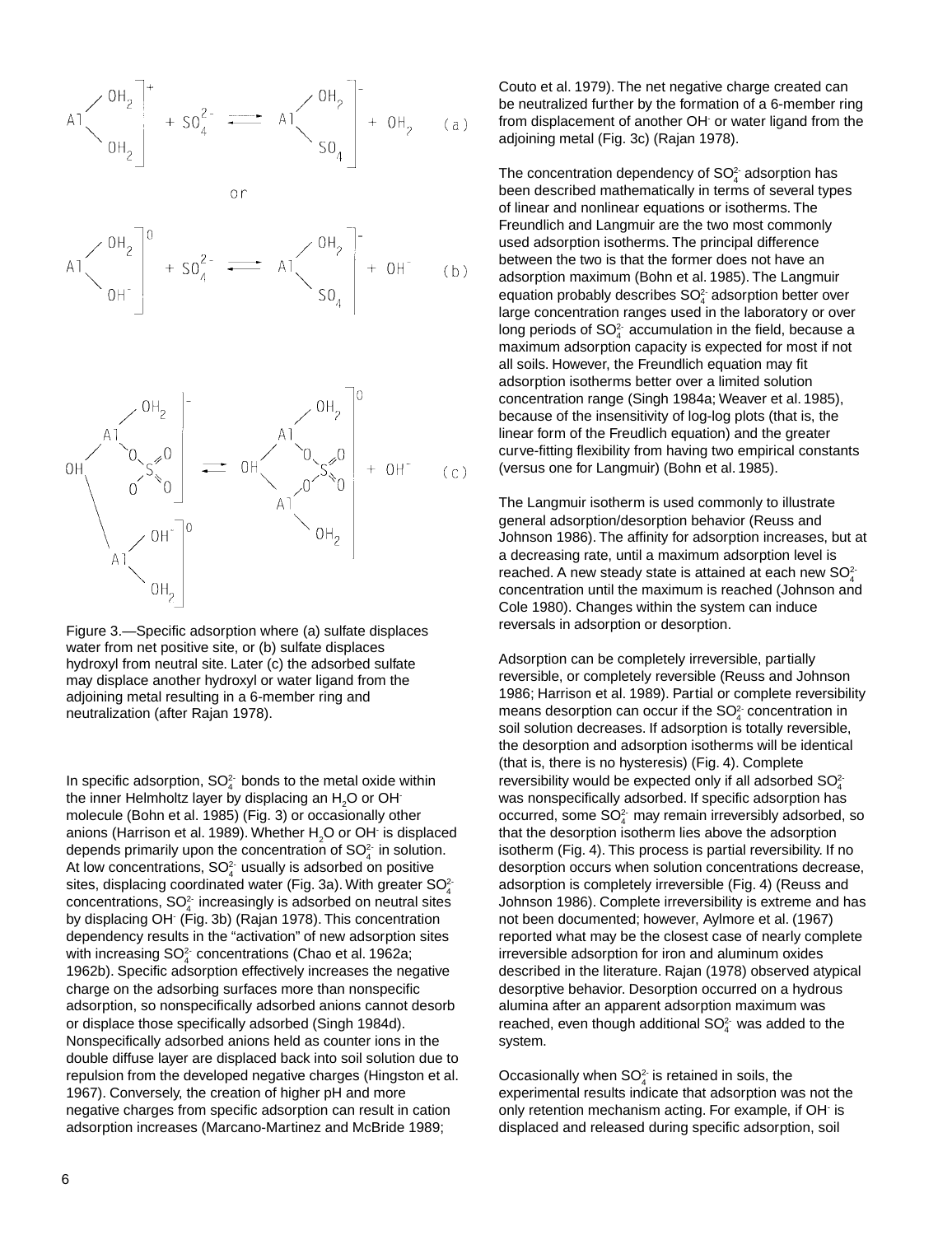

Figure 4.—Schematic representation of adsorption, completely reversible, partially reversible, and completely irreversible desorption isotherms (after Reuss and Johnson 1986).

solution pH should increase in a constant manner per unit of SO<sub>4</sub><sup>-</sup> adsorbed (Hingston et al. 1967). Such an increase is not always observed (Couto et al. 1979), and precipitation of some types of sulfate minerals has been suggested as a possible retention mechanism to explain this lack of pH change (Gebhardt and Coleman 1974). Additionally, precipitation of alunite and basaluminite also may be mistaken for specific adsorption, because OH- is released during their formation causing solution pH to rise (Adams and Rawajfih 1977; Marcano-Martinez and McBride 1989).

#### **Factors Affecting Sulfate Adsorption and Desorption**

Anion adsorption is controlled predominantly by pH, anion concentration, the other cations and anions in solution, and the character of the colloidal surfaces present (Harward and Reisenauer 1966). However, because adsorption is not a simple exchange process, it is affected by many other physical, chemical, and biological factors (Singh 1984c). Consequently, laboratory estimates of adsorptive capacities are controlled by many factors, including the experimental procedures used. Thus, extrapolating laboratory results to the field requires caution and often field and laboratory findings are contradictory (Johnson et al. 1981).

In the laboratory, adsorption typically increases with decreasing pH induced by additions of acidic compounds (Harward and Reisenauer 1966; Couto et al. 1979; Kamprath et al. 1956). This pH effect has been attributed to neutralization of OH· groups by H<sup>+</sup> (Mattson 1931; Chang and Thomas 1963), with the resulting  $H_2O$  then replaced by  $SO_4^{2-}$  (Mattson 1931). Protonation of soil colloids creates additional adsorption sites (Schofield and Samson 1954). However, Harrison et al. (1989) found increasing adsorption with increasing pH using soils of naturally different pH levels. They hypothesized that soil acidity differences derived during natural soil genesis may

react quite differently than short-term laboratory-induced pH changes. Lower pH levels also may retard the activity of microorganisms responsible for S immobilization, thereby, keeping more S as soluble  $SO_4^2$  and allowing it to move  $\frac{1}{4}$  and allowing it to move through the soil until adsorbed (Fitzgerald et al. 1983).

Nodvin et al. (1986) reported a drop in adsorption after soil pH fell below 3.5. They attributed this difference to dissolution of aluminum and destruction of adsorption sites. Chao et al. (1964) found a similar decline below pH 4.0 with a soil subjected to various levels of aluminum oxide coatings. However, the same soil with iron oxide coatings continued adsorbing SO $_4^\text{2-}$  below pH 4.0. Thus, adsorptive behavior at low pH levels may be tied closely to the character of the colloidal surfaces. In addition,  $\mathsf{SO}_4^2$  may precipitate out with hydroxy alumina (Neary et al. 1987), so distinguishing between retention due to adsorption or precipitation may be difficult or impossible. Precipitation probably only becomes important in soils at low pH since metals such as aluminum must be in solution before precipitation can occur (Rajan 1979).

Desorption, like adsorption, is pH dependent; however, the characteristics of desorption depend on the desorbing solution. As would be expected from  $\mathsf{SO}_4^2$  adsorption behavior, desorption by water increases with pH (Nodvin et al. 1986; Singh 1984d). Other desorbing solutions induce different behavior. Desorption by calcium dihydrogen phosphate [Ca(H<sub>2</sub>PO<sub>4</sub>)] was virtually unaffected by solution pH, whereas desorption by calcium nitrate [Ca(NO $_3)_2\!$ ] decreased slightly from pH 3 to pH 5, and then increased again to pH 7. At pH 7, desorption was just slightly greater than at pH 3 (Singh 1984d). Water is probably the best desorbing solution for evaluating most field situations, but other solutions may be appropriate to determine desorption behavior on sites where fertilizer, waste water, and other amendments have been applied.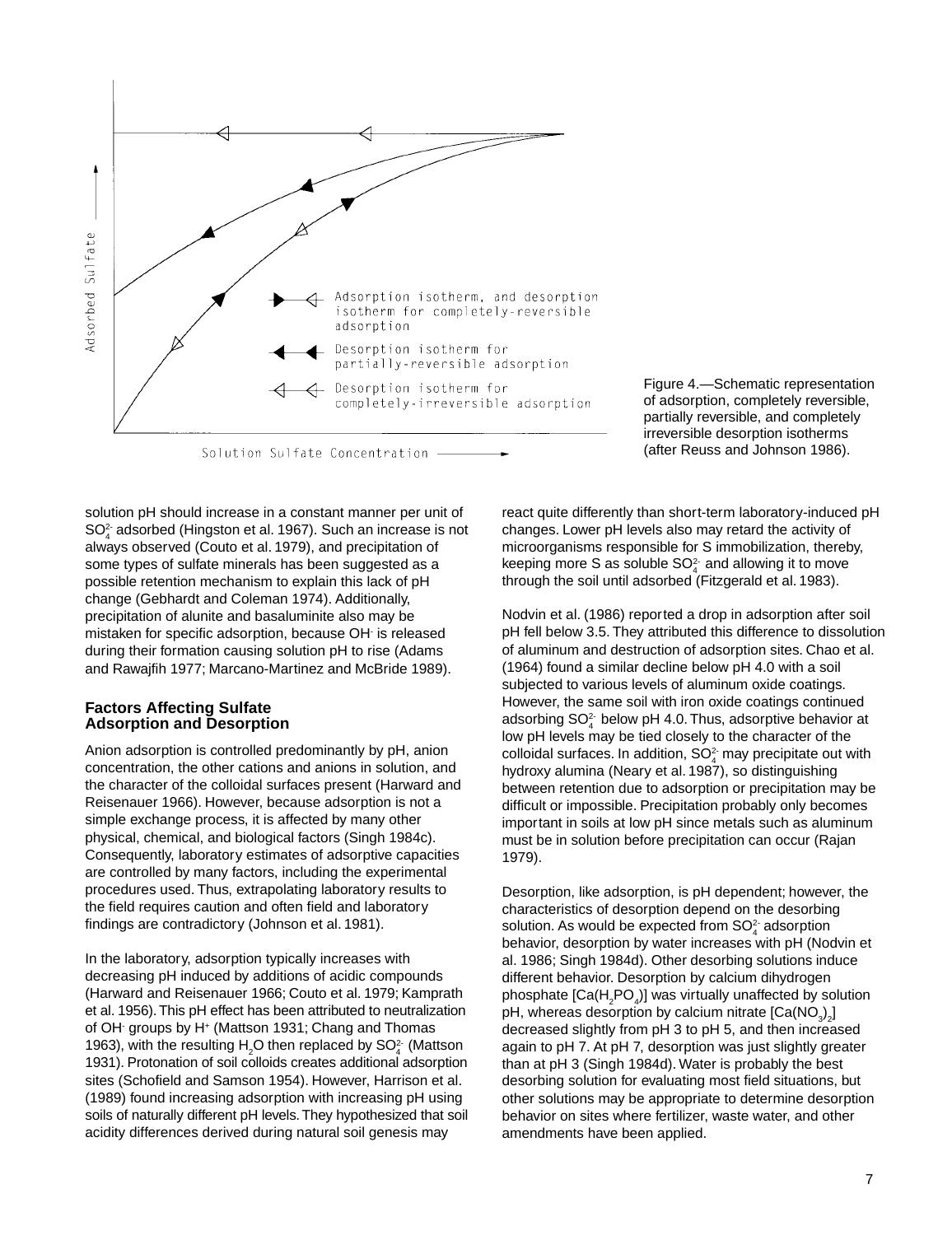

Figure 5.— "Cooperative adsorption" with Ca<sup>2+</sup> and SO<sup>2-</sup> ion pair (after Marcano-Martinez and McBride 1989).

Surface characteristics have a large influence on  $SO<sub>4</sub><sup>2</sup>$ adsorption. Shanley (1992) found no correlation between adsorbed  $\mathsf{SO}_4^{2\cdot}$  and iron and aluminum fractions, but typically both metals are strongly related to  $SO<sub>4</sub><sup>2</sup>$  adsorption. Consequently, sesquioxide clays have high anion adsorptive capacities (Donahue et al. 1977). Iron and aluminum occur in crystalline, amorphous, and organically complexed fractions (McKeague et al. 1971), with  $SO<sub>4</sub><sup>2</sup>$  adsorption most strongly associated with the crystalline fractions (Johnson and Todd 1983; Singh 1980). However, correlations between adsorption and the aluminum crystalline fraction may be weak because the extraction method that estimates crystalline aluminum is less specific than the method for crystalline iron (Johnson and Todd 1983; McKeague et al. 1971).

Chao et al. (1964) reported that aluminum oxide was more effective in adsorbing  $\mathsf{SO}_4^2$  compared to iron oxide, though adsorption on both became similar at solution pH 6. This convergence was attributed to a greater destruction of adsorption sites on aluminum than iron at this high pH. By contrast, Johnson and Todd (1983) and Singh (1984b) found iron to be a better adsorbing surface than aluminum. Singh's results may be somewhat inconclusive because he performed the extractions on the same samples, and the iron extractions may have removed some of the aluminum in the process.

Kaolinitic clays typically adsorb more  $SO<sub>4</sub><sup>2</sup>$  than montmorillonitic clays (Harward and Reisenauer 1966) because free iron and aluminum are more abundant on kaolinite, and montmorillonites have more negative charges resulting in anion repulsion (Harward and Reisenauer 1966; Singh 1980). Hydroxides bonded to the kaolinitic-associated metals are displaced by  $\mathsf{SO}_4^2$  (Donahue et al. 1977) as described previously.

Soil age or degree of weathering strongly influences  $SO_4^{2+}$ adsorption. In general, older, highly weathered soils are thought to have greater adsorptive capacities than younger, less weathered soils. The difference is attributed to a greater development of sesquioxide surfaces in older soils (Johnson and Henderson 1979).

Several investigators have observed that  $\mathsf{SO}_4^2$  adsorption in acid soils increased in the presence of added calcium or lime (Barrow 1972; Chao et al. 1963; Marsh et al. 1987; Marcano-Martinez and McBride 1989). In cases of relatively high calcium, specific adsorption processes and precipitation of gypsum alone could not explain the amount of increase observed. A mechanism of "cooperative adsorption" in which  $\textsf{Ca}^{2+}$  and  $\textsf{SO}_4^{2+}$  form an ion pair has been proposed as a possible mechanism (Marcano-Martinez and McBride 1989). Sulfate adsorption above predicted levels is achieved by Ca<sup>2+</sup> adsorption onto negative OH , and the paired SO $_4^2$  ion displaces a neighboring water molecule (Fig. 5). This mechanism minimizes the formation of net negative charges at the oxide surface so cation exchange and  $\mathsf{SO}_4^2$  adsorption simultaneously increase.

Because adsorption is physically and chemically controlled and not microbially mediated (Watwood et al. 1988a), in the laboratory soil temperature and moisture have been found to affect  $SO_4^2$  adsorption only minimally. For example, temperature had only a small influence on both a brown earth and iron podzol (Singh 1984c). Adsorption increases for both soils were less than 20 mg  $kg<sup>-1</sup>$  over the range of  $4^{\circ}$ to 24°C. Temperature also had little effect under varying SO $_4^2$ solution concentrations. However, Courchesne and Hendershot (1990) reported that percentages of SO $_4^{2}$ adsorbed on two Spodosols increased with temperature, using 5°, 25°, and 40°C conditions.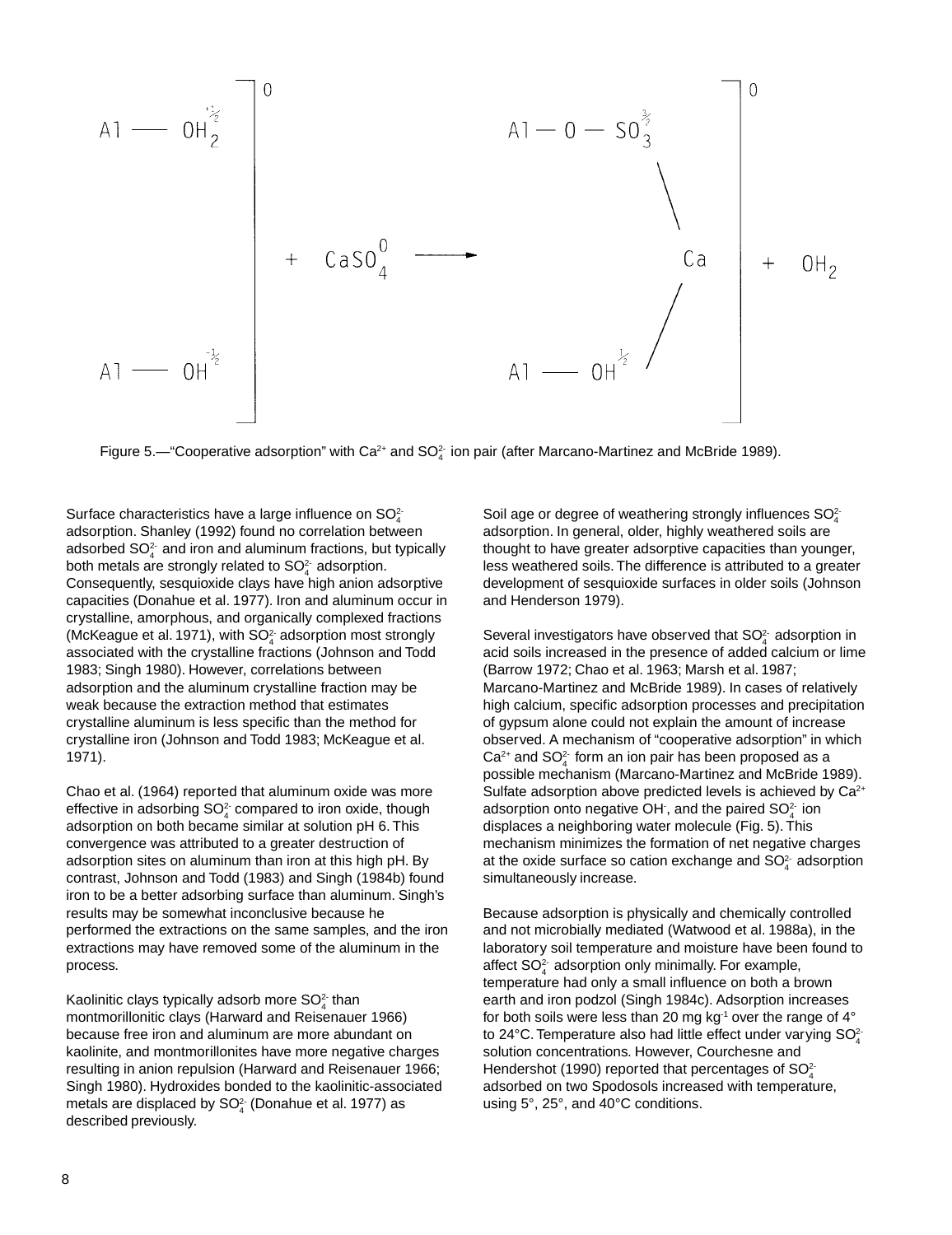In Singh's (1984c) experiment, soil moisture was related negatively to adsorption, though the decrease in adsorption at high moisture contents was much greater for the brown earth than for the iron podzol. Possible explanations for the response included dilution of the  $SO<sub>4</sub><sup>2</sup>$  in soil solution and reduction of  $SO<sub>4</sub><sup>2</sup>$  due to more anaerobic conditions. Adsorption of  ${}^{35}SO_4^2$  in soil samples collected from A and B horizons in North Carolina was not influenced by soil moisture between 0 and >60 percent moisture content (Watwood et al. 1988a).

Many studies have shown that organic matter can influence adsorption, though the results are not consistent. Chao et al. (1962a) and Haque and Walmsley (1973) reported that  $SO<sub>4</sub><sup>2</sup>$ adsorption was correlated positively to organic matter; while Couto et al. (1979), Singh (1980), Singh and Johnson (1986), and Johnson et al. (1980) reported a negative correlation; and Neary et al. (1987) reported no correlation. In addition, organic matter did not affect  $SO<sub>4</sub><sup>2</sup>$  adsorption in an iron podzol, while it negatively influenced it in a brown earth (Singh 1984b). In soils where a negative effect was observed, a number of mechanisms have been suggested. Organic coatings may block adsorption sites (Singh 1984b; Johnson et al. 1979b; 1980), or organic anions may compete with  $SO_4^{2}$  for adsorption sites (Parfitt 1978; Marcano-Martinez and McBride 1989; Singh 1980)—even in soils that have very high iron and aluminum oxide contents (Johnson et al. 1979b; 1980). Organic matter also may retard iron and aluminum crystallization (Neary et al. 1987), which in turn reduces the number of available adsorption sites.

Sulfate adsorption may be affected significantly by the time of contact between the solid and solution phases (Singh 1984c). Many studies have shown that  $SO<sub>4</sub><sup>2</sup>$  adsorption increased and/or desorption became at least partially irreversible with increased contact time (Sanders and Tinker 1975; Barrow and Shaw 1977; Johnson et al. 1979a). The process of increased adsorption with contact time under field conditions has been termed "aging" (Johnson et al. 1979a). This is in contrast to the almost immediate and complete adsorption reported for other studies (Rajan 1978; Tripathi et al. 1975). Laboratory studies involve mixing, stirring, or shaking suspensions, thereby quickly exposing adsorption sites to the solution  $SO<sub>4</sub><sup>2</sup>$  ions. In the field, adsorption may require a longer time because  $\mathsf{SO}_4^2$  must migrate throughout the soil profile until available adsorption sites are found. Aging also has been shown to increase the formation of basaluminite precipitate in bentonite clay (Singh and Miles 1978).

In a series of laboratory analyses examining the effects of time on SO $_4^2$  desorption, Singh (1984d) reported that almost all desorption was complete in 30 minutes, though it increased slightly more over the 50-hour experimental period for the iron podzol than the brown earth. Soil/solution ratios of 1/10, 1/50, 1/100, and 1/200 all exhibited this pattern; however, desorption increased with decreasing soil solution ratios (that is, 1/200>1/100>1/50>1/10). This pattern of behavior was attributed to the dilution of the  $\mathsf{SO}_{4}^{2}$  in soil solution, which in turn influenced the kinetics of the desorption process. Rajan (1979) also reported complete

desorption in 30 minutes, and Barrow and Shaw (1977) observed nearly complete desorption within 30 minutes using a sulfur-deficient, high  $SO_4^2$  adsorbing capacity soil.

# **Sulfur Retention and Movement**

Sulfur retention in soils is the maintenance of S on site through several possible mechanisms. Retained S can move within the soil and undergo transformations, but it is not lost from the catchment either to ground water or surface water. The quantities of mobile and immobile fractions and the time that each remains mobile or immobile determine the degree of retention or movement that S will experience.

Immobilization and adsorption are considered the two primary S retention mechanisms in forests; however, a clear debate exists about which is most important (Randlett et al. 1992). Traditionally,  $SO_4^2$  adsorption was considered the dominant mechanism (Johnson and Henderson 1979; Johnson et al. 1979b; Johnson et al. 1982; Johnson 1984; Shriner and Henderson 1978), and it is still considered so by many researchers today (Reuss and Johnson 1986). By contrast, other studies now suggest that immobilization is as or more important (David et al. 1982; Fitzgerald et al. 1983; Swank et al. 1984; Autry et al. 1990). This disparity may exist because S pool characteristics and processes are site-specific, so broad generalities are difficult to make. Very likely both mechanisms are important in most systems, though their time frames of importance may vary in different systems (Randlett et al. 1992). For example, in some soils initial retention of SO $_4^2$  may be by adsorption, followed later by a portion of that adsorbed pool being transformed to organic S constituents (Strickland et al. 1986a; Schindler et al. 1986), while in others SO $_4^\circ$  may be immobilized quickly through microbial assimilation (Saggar et al. 1981b).

The complexities of the debate are heightened by the inability to make generalizations about the dominant form of S in various soil horizons. In some studies, immobilization has been associated primarily with upper soil horizons, in which high levels of organic matter are present (David et al. 1982; David et al. 1983; Hutchinson 1979; Schindler and Mitchell 1987), and adsorption with deeper mineral horizons (Johnson and Cole 1977; Chao et al. 1963; Harward and Reisenauer 1966; Schindler and Mitchell 1987). Conversely, other research has shown that organic S fractions can be substantial in deeper mineral soil horizons as well as in organic layers (Mitchell et al. 1986; David et al. 1983; David et al. 1987; Autry et al. 1990; Schindler et al. 1986; Swank et al. 1984), and SO $_4^2$  adsorption can be significant in surface horizons (Johnson and Henderson 1979), even shortly after incorporation in the soil (Strickland et al. 1986a).

David and Mitchell (1987), Schindler and Mitchell (1987), and MacDonald et al. (1992) suggested that retention by adsorption and immobilization are limited-term sinks for S, although they did not define the length of "limited term". Cosby et al. (1986) proposed that retention times may be years, decades, or even centuries depending upon the system. Retention times may be quite short on watersheds where  $\mathsf{SO}_4^{2\cdot}$  outputs equal or exceed inputs (MacDonald et al.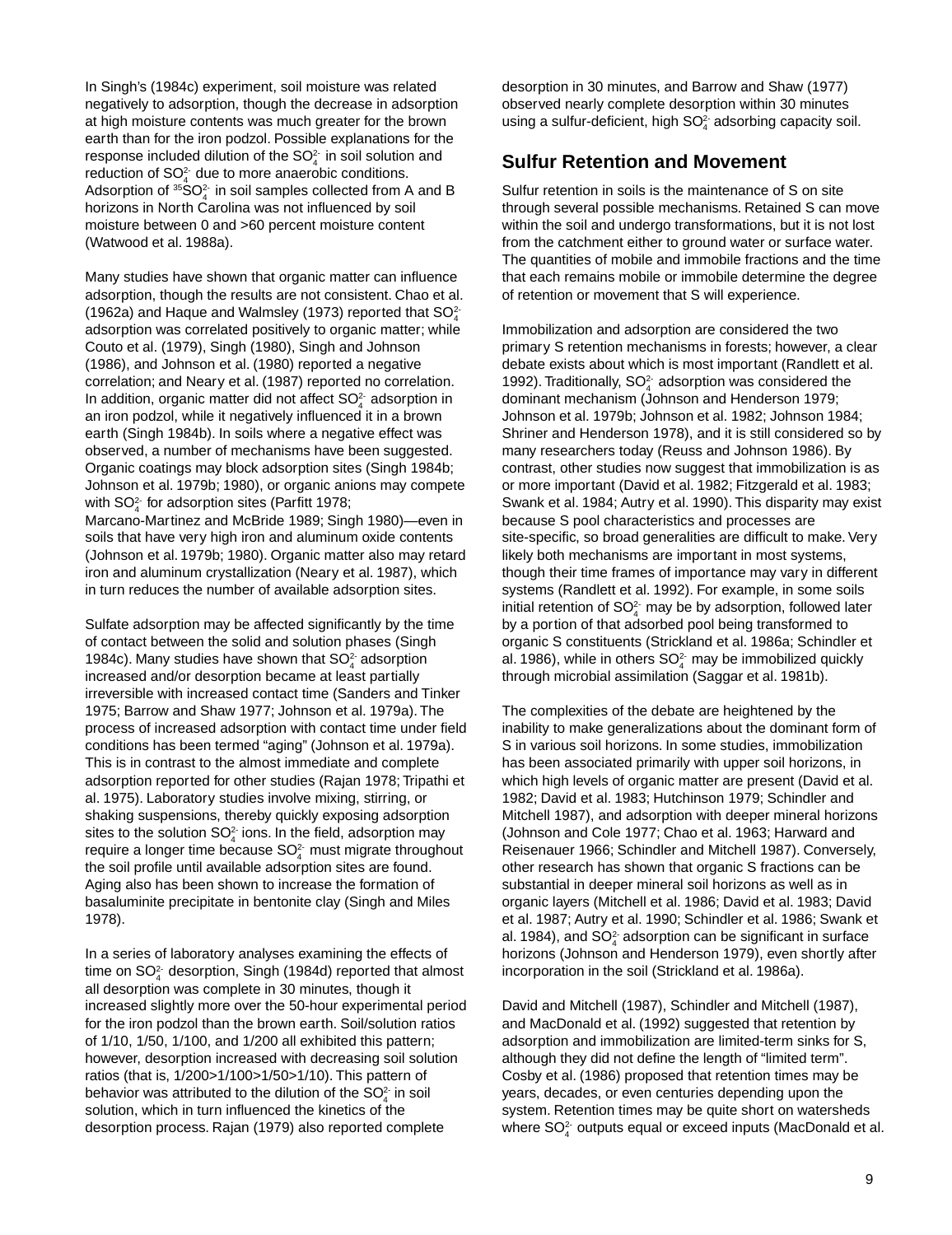1992; Cosby et al. 1986), or they may be fairly long in systems where the current amount of  $\mathsf{SO}_4^2$  adsorbed is much less than the adsorptive capacity (Cosby et al. 1986).

Watersheds that have significant capacity to retain SO $_4^2$  are termed delayed response systems, because stream acidification will not occur soon. Watersheds that have reached  $SO_4^2$  adsorption capacities are termed direct response systems. In these catchments, stream acidification has begun or will begin soon, depending upon the buffering capacity of the soil (Lynch and Corbett 1989).

Contact time between  $SO<sub>4</sub><sup>2</sup>$  and the soil affects retention/ mobility and has been proposed as the most important factor controlling SO<sup>2</sup><sup>-</sup> leaching to surface waters (Vance and David 1992). Short contact times are believed to be a requisite to the presence of storm-associated  $\mathsf{SO}_4^{2-}$  (Schnabel et al. 1991). Generally, longer contact times result in less  $SO<sub>4</sub><sup>2</sup>$ available for leaching, due to adsorption and/or transformation to less mobile organic forms. This aging effect seems intuitive; however, Randlett et al. (1992) showed that soluble  $\mathsf{SO}_4^{2}$  concentrations increased more than adsorbed  $SO<sub>4</sub><sup>2</sup>$  after an 8-day incubation period in upper horizons of Spodosols. Thus, the influence of desorption and transformations are significant enough in some soils to negate the effects of potentially greater retention through increased contact time. Ultimately the net flux of S depends upon the net exchanges within the cycle (Schindler et al. 1986).

Watershed hydrology and flow paths play an important role in determining the fate of  $\mathsf{SO}_4^{2,1}$  in any ecosystem (Schnabel et al. 1991; Johnson and Henderson 1979). Sulfate leaching is influenced by factors that control the rates and patterns of water movement and by those that affect ionic movement and exchange (Harward and Reisenauer 1966).

In many watersheds,  $SO<sub>4</sub><sup>2</sup>$  concentration peaks correspond to peak discharge. For example, Johnson and Henderson (1979) observed  $SO_4^2$  concentrations during stormflow that were 4 to 5 times higher than baseflow conditions on the Walker Branch Watershed in Tennessee. Drawing from soil  $SO<sub>4</sub><sup>2</sup>$  extraction results, they hypothesized that these high concentrations were due to the substantial soluble  $SO<sub>4</sub><sup>2</sup>$ pools in surface horizons on the watershed. The soluble pool may originate from  $\mathsf{SO}_4^2$  that was not adsorbed, or it may have been generated from mineralization (Johnson et al. 1982; Randlett et al. 1992; Singh and Johnson 1986). Johnson and Henderson (1979) believed the soluble  $\mathsf{SO}_4^{2+}$ was contributed by variable source areas (Hewlett and Hibbert 1967) during storm events. Thus, streamflow during storms is generated primarily through the organic and upper mineral horizons of streamside areas (Shanley 1992), and these areas simultaneously contribute the majority of the storm-associated SO $_4^2$  to streams. Fuller et al. (1985), Neary et al. (1987), Johnson and Henderson (1979), Singh and Johnson (1986), and Shanley (1992) also found soluble  $\mathsf{SO}_4^{2+}$ to be the dominant inorganic SO $_4^2$  fraction present in organic and upper mineral soil horizons and concurred that it was the major source of episodic  $SO<sub>4</sub><sup>2</sup>$  in streams.

Christophersen and Wright (1981) drew upon the work of Johnson and Henderson (1979) and proposed a two reservoir model to explain  $\mathsf{SO}_4^2$  transport to streams (that is, the Birkenes model). Catchments are separated into 1) the upper horizons that primarily contribute stormflow and some "old soil water" (Christophersen et al. 1982) and associated ions to streams by macropore flow, and 2) the deeper soil or rock layers that contribute flow and associated ions during baseflow (Christophersen and Wright 1981). The latter presumably occurs by micropore flow or from ground water. Micropore flow is slower, and the potential for retaining  $SO_4^{2+}$ in the soil subsequently increases (Stam et al. 1992). Within the upper reservoir, subsurface stormflow is in contact with only the humus and uppermost mineral horizons. They suggested that all of the SO $_4^2$  in the upper reservoir originates from atmospheric deposition, and that it remains soluble.

Neither of these assumptions probably is true, and in fact Christophersen and Wright (1981) acknowledged that their model was too simple to predict SO $_4^2$  in stream water from a Norwegian watershed for many long-term periods. Some predictions were high, whereas others were low. The exclusion of organic S transformations and oxidation/ reduction reactions from the model was a major reason suggested for poor fit by the model. Despite the difficulties, they suggested the model provides a good basic structure to explain SO<sup>2</sup><sup>-</sup>/flow relationships. The presence of multiple storage areas for soluble SO $_4^2$  means the watershed does not have to be entirely hydrologically active for  $\mathsf{SO}^{2-}_4$  to be contributed to surface waters (Lynch and Corbett 1989), though larger concentrations of SO $_4^2$  tend to be delivered to stream systems during larger runoff events due to more expansive variable source area contributions (Christophersen and Wright 1981).

Lynch and Corbett (1989) used the Birkenes model as a basis for explaining SO $_4^2$  losses from a watershed in central Pennsylvania. They observed greater export of  $\mathsf{SO}_4^{2}$  during a February to May period than that which was deposited in wet deposition for that period. They hypothesized that soluble  $SO<sub>4</sub><sup>2</sup>$  stored in the upper horizons during dry periods created a significant reservoir that was flushed out as the soils rewetted. In dry periods, subsurface flow during small storms was insufficient to transport significant concentrations of soluble SO $_4^2$  to streams. Sulfate that reached the streams during small storms came from very limited riparian areas. Soil rewetting resulted in progressive remobilization of soluble SO $_4^2$ , starting in the areas closest to the stream and moving upslope. As with the Birkenes model,  $\mathsf{SO}_4^{2-}$ concentrations during baseflow were attributed to deeper soil or bedrock horizons where soil moisture was sufficient for lateral or upward movement. Most SO $_4^2$  in baseflow was attributed to weathering, ground water, or direct atmospheric deposition onto the stream surface (Lynch and Corbett 1989; Christophersen and Wright 1981).

The Birkenes model, as well as other  $\mathsf{SO}_4^{2\cdot}$  behavior models, are overly simplistic (Mitchell and Fuller 1988). However, the Birkenes model does provide a plausible hydrologic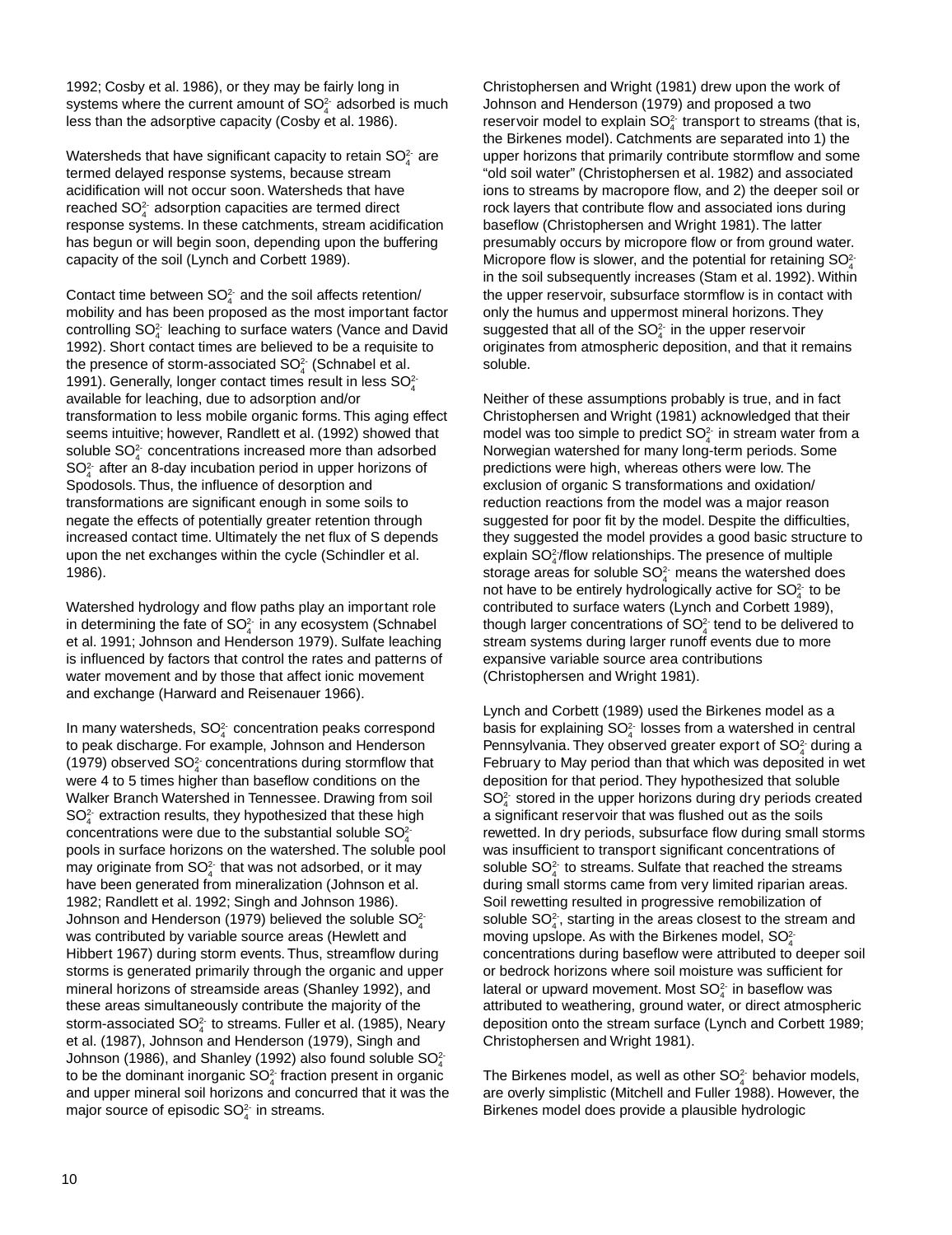explanation for describing stormflow generation and episodic chemistry that is consistent with the accepted variable source area concept and principles of macropore flow. Thus, although it may not function perfectly mathematically, the model conceptually merges hydrology and chemistry.

Both S retention and movement have been demonstrated in the laboratory. However, results often may have only limited applicability to field conditions. Relatively easy and rapid  $\mathsf{SO}_4^{2+}$ leaching has been shown in the laboratory. However, these studies use soil cores or similar methods that artificially force movement downward and compact soils thereby lessening the distribution of macropores (Harward and Reisenauer 1966). Resulting leaching losses, thus, often are controlled primarily by the amount of percolate applied (Korentajer et al. 1984; Chao et al. 1962c; Kinjo et al. 1971). Even the previous simplistic discussions of hydrologic controls suggest that lateral movement (especially downslope) occurs, and more realistic studies of movement/retention must allow lateral movement.

Toward this end, David and Mitchell (1987) applied 10 mCi of carrier-free sodium sulfate (Na<sub>2</sub><sup>35</sup>SO<sub>4</sub>) to two 0.5- m<sup>2</sup> plots in September 1983. Soil leachate was collected using ceramic cup suction lysimeters in the O, B, and C horizons on each plot (6 per plot). No rain fell on the plot for the first week, but 10.24 cm of precipitation fell over the next 5 weeks. One day after application, most of the activity recovered was in the O horizon; however, some isotope was collected in the B horizon on one plot and in the C horizon on the other, indicating movement into deeper horizons did occur. All of the lysimeters had detectable activities from week 1 to 6 with the exception of one C-horizon lysimeter. The plot in which both C-horizon lysimeters contained radioactivity from week 1-6 had a boulder that was believed to have directed water and <sup>35</sup>S downward to a greater degree than on the other plot.

After the study was complete, soil excavation indicated that most of the 35S retained was in the organic horizons in both plots, primarily as organic S. Carbon-bonded S and ester sulfate activities were similar in the Oe horizons, but ester sulfate accounted for almost 100 percent of the organic 35S in all other horizons. In both plots, E-horizon activities were low, while those in the Bh horizon were approximately equal to activities in the organic layers. Sulfate activities were significantly lower than organic S in all horizons, with soluble  $SO<sub>4</sub><sup>2</sup>$  generally most dominant in the organic and E horizons, and insoluble  $\mathsf{SO}_4^2$  most important in the B horizons. Seventy and 99 percent of the applied activities were accounted for in the soil in the two plots after 6 weeks. No isotope was found more than 1 m laterally away from either plot.

The isotope that David and Mitchell (1987) applied was dissolved in several liters of water, but precipitation was not involved in the application as would occur with  $\mathsf{SO}_4^2$  in wet deposition. Dahl et al. (1979) included rainfall as a factor in their application of  ${}^{35}$ SO $_4^2$  to plots on barren rock and soil-covered heather plots in Norway. They observed

virtually no adsorption or other type of retention within the plots over a period of about 5 hours. However, water movement was fairly rapid and they speculated that adsorption might have occurred if the water carrying the 35S had a longer residence time. Anion exclusion in small pores was given as a possible explanation for minimal interaction with the plot materials. Sulfate ions are fairly large compared to many other types of ions in solution, so they may not easily enter narrow pores present in these soil-poor systems. The rock surfaces were believed to have net negative charges on their exposed surfaces, causing SO $_4^{2+}$ repulsion rather than adsorption.

Edwards (1994) applied 25 mCi of  ${}^{35}SO_4^2$  during a rain event to a plot on a forested watershed in the central Appalachians and monitored movement for 55 weeks. Initial isotope movement was rapid and extensive, and movement continued throughout the year. Dominant pathways of movement were linked to soil moisture. However, even though the watershed soils had no net sulfate retention capacity, less than 1 percent of the applied isotope was recovered in soil leachate and watershed exports. Some retention on the watershed was due to vegetative uptakes and microbial immobilization. Retention of soluble  $35O<sub>4</sub>$  was and moreolal immodulation. Retention of solable  $\begin{bmatrix} 0 & 4 \\ 4 & 4 \end{bmatrix}$  attributed to "physical retention" in which  $SO_4^2$  remained on site simply because insufficient soil moisture was available to transport the ions far.

Dahl et al. (1980) applied  ${}^{35}SO_4^2$  evenly over a snowpack on a 264-m<sup>2</sup> miniwatershed in April 1978 and over a 75-m<sup>2</sup> miniwatershed that was 49 percent covered by soil and heather in June 1978. On the snow-covered catchment, about 50 percent of the 35S was recovered. Nearly 90 percent of that recovered was collected in the first 30 percent of runoff from the watershed. Thus, they concluded that  $SO_4^{2+}$ deposited in snowpacks either as wet or dry deposition is washed to surface waters fairly easily during the first snowmelts.

Almost 40 percent of the tracer was recovered from the summer-application plot during the first 4 months after application (Dahl et al. 1980). Most of the 35S was recovered during the initial 20 days, probably because rainfall for that period was higher than usual. The 60 percent of the isotope retained in the watershed was present in both soils and vegetation during November/December sampling. Soil depth on this catchment averaged 17 cm, and soil did not cover the entire surface area of the catchment, so greater retention might have occurred if the soil volume had been larger.

In a waste-water spray irrigation study on a loamy sand in Washington, Johnson et al. (1979a) reported that more than one-third of the SO $_4^2$  applied was retained in the top 10-cm layer (that is, the A horizon). Retention was greater than that predicted from laboratory studies on the same soil and was attributed to longer contact time with the soil in the field.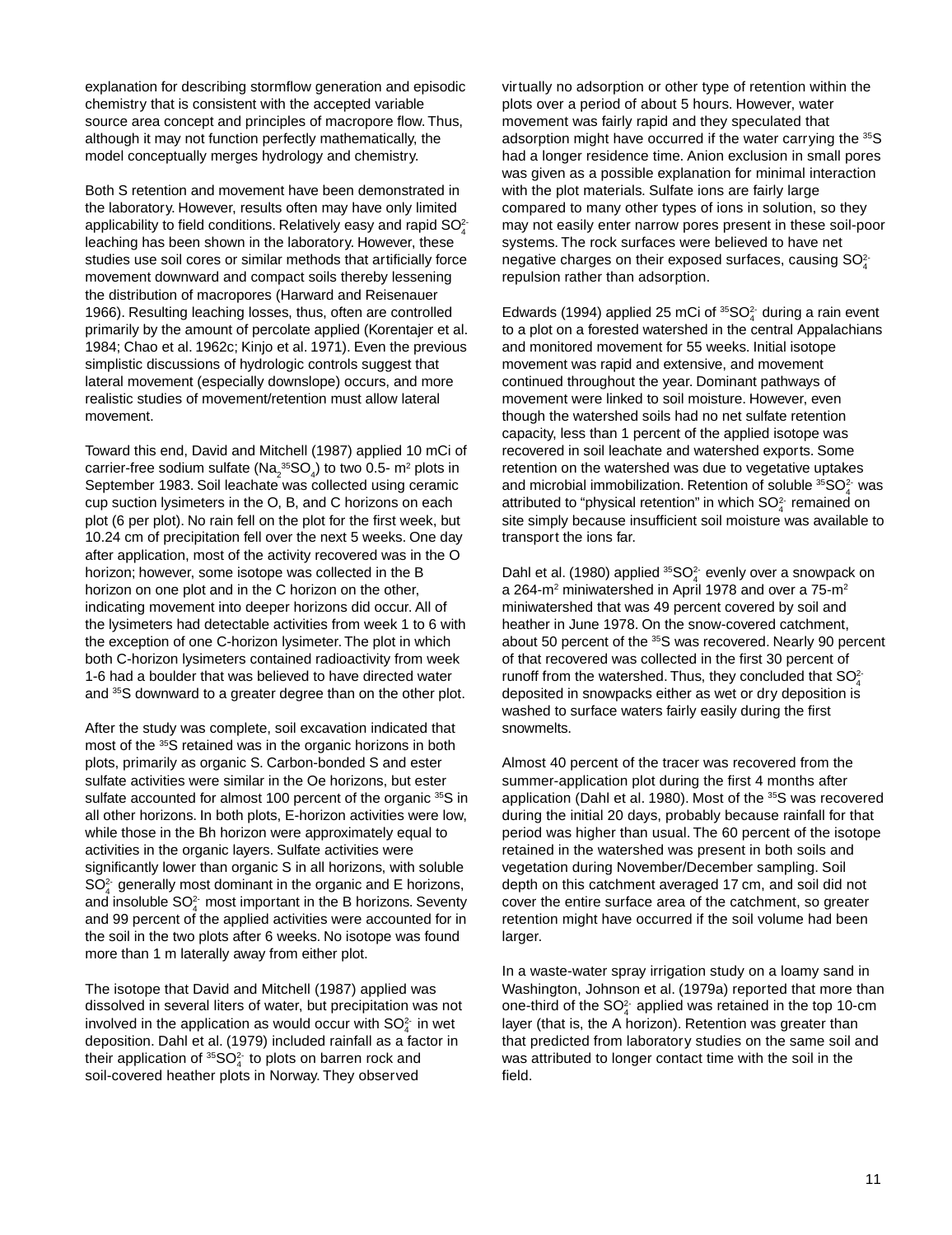

Figure 6.—Relationship between sulfate input changes and sulfate concentrations in soil solution over time with (a) completely reversible adsorption, (b) partially reversible adsorption, and (c) completely irreversible adsorption (after Reuss and Johnson 1986).

## **Relationship Between Deposition Changes and Retention**

Rates of ecosystem responses to S deposition changes, and particularly  $\mathsf{SO}_4^{2}$  deposition, depend on the shape of the adsorption/desorption isotherms. Thus, the reductions in S emissions and corresponding reductions in deposition expected from the Clean Air Act amendments should result in changes in soil  $SO<sub>4</sub><sup>2</sup>$  adsorption. If completely irreversible adsorption occurrs during years with elevated deposition, a reduction in SO $_4^2$  exports and associated cation leaching would occur immediately (Fig. 6). Conversely, if either partial or completely reversible adsorption occurrs,  $SO<sub>4</sub><sup>2</sup>$  exports during desorption will exceed inputs as new steady state levels are achieved. Thus, a lag will exist between the beginning of lower deposition and the time when soil leachate and surface waters achieve that new steady state (Reuss and Johnson 1986).

Such a lag was documented in Norway when a roof was constructed over a catchment to exclude ambient deposition. Deposition was controlled at lower levels for several years. Three years later, SO $_4^2$  levels in stream water were still high and had not reached equilibrium with the lowered deposition (Wright et al. 1988).

Although adsorption isotherms provide information about the type of adsorption/desorption behavior that might be expected from soils, they do not incorporate many precipitation or biologically mediated transformation processes. Consequently, precise prediction of lag times is considered impossible. However, the time needed for a watershed to show a response to decreased deposition is usually shorter in watersheds that have been exposed to high SO $_4^2$  deposition than for those that have been exposed to low deposition. In addition, it takes significantly more time to reach a steady state after SO $_4^2$  deposition is reduced than the time needed to achieve steady-state conditions after deposition increases (Cosby et al. 1986).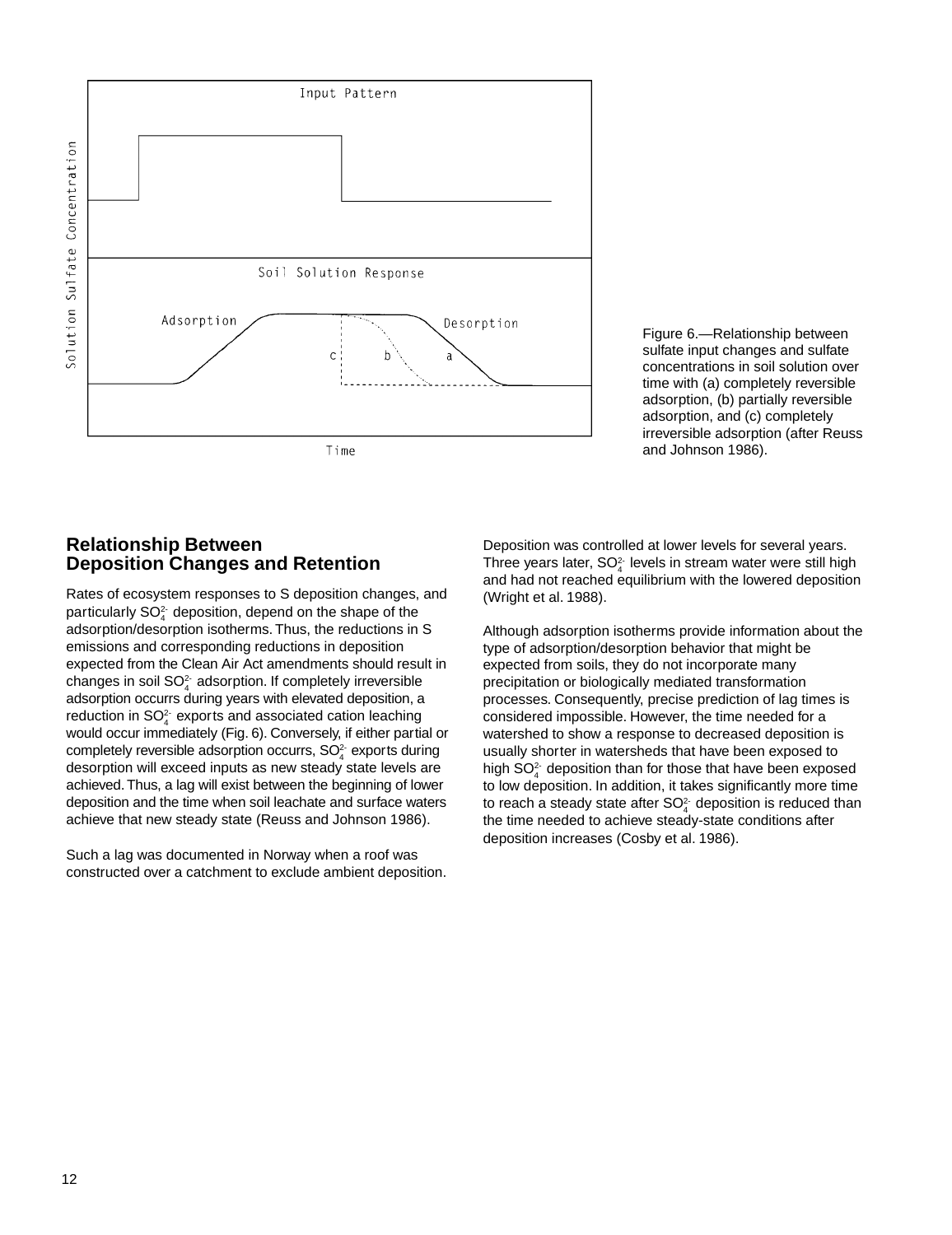# **Literature Cited**

- Adams, F; Rawajfih, Z. 1977. **Basaluminite and alunite: A possible cause of sulfate retention by acid soils.** Soil Science Society of America Journal. 41:686-692.
- Anderson, G. 1975. **Sulphur in soil organic substances.** In: Gieseking, J.E., ed. Soil components I. Organic components. Springer-Verlag, New York: 333-341.
- Autry, A. R.; Fitzgerald, J. W.; Caldwell, P. R. 1990. **Sulfur fractions and retention mechanisms in forest soils.** Canadian Journal of Forest Research. 20:337-342.
- Aylmore, L. A. G.; Karim, M.; Quirk, J. P. 1967. **Adsorption and desorption of sulfate ions by soil constituents.** Soil Science. 103:10-15.
- Babiuk, L. A.; Paul, E. A. 1970. **The use of fluorescein isothiocyanate in the determination of the bacterial biomass of grassland soil.** Canadian Journal of Microbiology. 16:57-62.
- Barrow, N. J. 1961. **Studies on mineralization of sulfur from soil organic matter.** Australian Journal of Agricultural Research. 12:306-319.
- Barrow, N. J. 1972. **Influence of solution concentration of calcium on the adsorption of phosphate, sulfate, and molybdate by soils.** Soil Science. 113:175-180.
- Barrow, N. J.; Shaw, T. C. 1977. **The slow reactions between soil and anions: 7. Effect of time and temperature of contact between an adsorbing soil and sulfate.** Soil Science. 124:347-354.
- Barton, P. 1978. **The acid mine drainage.** In: Nriagu, J. O., ed. Sulfur in the environment, Part II: Ecological impacts. New York: John Wiley & Sons. 313-358.
- Bettany, J. R.; Saggar, S.; Stewart, J. W. B. 1980. **Comparison of the amounts and forms of sulfur in soil organic matter fractions after 65 years of cultivation.** Soil Science Society of America Journal. 44:70-75.
- Bettany, J. R.; Stewart, J. W. B.; Halstead, E. H. 1973. **Sulfur fractions and carbon, nitrogen, and sulfur relationships in a grassland, forest, and associated transitional soils.** Soil Science Society of America Journal. 43:981-985.
- Biederbeck, B. O. 1978. **Soil organic sulphur and fertility.** In: Schnitzer, M.; Khan, M., eds. Soil organic matter. Developments in Soil Science Series, Vol. 8. New York: Elsevier Science Publishing Company. 319 p.
- Bohn, H. L.; McNeal, B. L.; O'Connor, G. A. 1985. **Soil chemistry.** 2nd ed. New York: John Wiley & Sons. 341 p.
- Brady, N. C. 1984. **The nature and properties of soils.** 9th ed. New York: MacMillan Publishing Co. 750 p.
- Bufalini, M. 1971. **Oxidation of sulfur dioxide in polluted atmospheres - a review.** Environmental Science and Technology. 5:685-700.
- Chang, M. L.; Thomas, G. W. 1963. **A suggested mechanism for sulfate adsorption by soils.** Soil Science Society of America Proceedings. 27:281-283.
- Chao, T. T.; Harward, M. E.; Fang, S. C. 1962a. **Adsorption and desorption phenomena of sulfate ions in soils.** Soil Science Society of America Proceedings. 26:234-237.
- Chao, T. T.; Harward, M. E.; Fang, S. C. 1962b. **Soil constituents and properties in the adsorption of the sulfate ion.** Soil Science. 94:286-293.
- Chao, T. T.; Harward, M. E.; Fang, S. C. 1962c. **Movement of 35S-tagged sulfate through soil columns.** Soil Science Society of America Proceedings. 26:27-32.
- Chao, T. T.; Harward, M. E.; Fang, S. C. 1963. **Cationic effects of sulfate adsorption by soils.** Soil Science Society of America Proceedings. 27:35-38.
- Chao, T. T.; Harward, M. E.; Fang, S. C. 1964. **Iron or aluminum coatings in relation to sulfate adsorption characteristics of soils.** Soil Science Society of America Proceedings. 28:632-635.
- Chapman, S.J. 1987. **Microbial sulphur in some Scottish soils.** Soil Biology and Biochemistry. 19:301-305.
- Christophersen, N.; Seip, H. M.; Wright, R. F. 1982. **A model for streamwater chemistry at Birkenes, Norway.** Water Resources Research. 18:977-996.
- Christophersen, N.; Wright, R .F. 1980. **Sulfate flux and a model for sulfate concentrations in streamwater at Birkenes, a small forested catchment in southernmost Norway.** SNSF-Project IR 70/80. 52 p.
- Christophersen, N.; Wright, R. F. 1981. **Sulfate budget and a model for sulfate concentrations in stream water at Birkenes, a small forested catchment in southernmost Norway.** Water Resources Research. 17:377-389.
- Cooper, P. J. M. 1972. **Arysulfatase activity in northern Nigerian soils.** Soil Biology and Biochemistry. 4:333-338.
- Cosby, B. J.; Hornberger, G. M.; Wright, R. F.; Galloway, J. N. 1986. **Modeling the effects of acid deposition: control of long-term sulfate dynamics by soil sulfate adsorption.** Water Resources Research. 22:1283-1291.
- Courchesne, F.; Hendershot, W. H. 1990. **Kinetics of sulfate desorption from two Spodosols of the Laurentians, Quebec.** Soil Science. 150:858-866.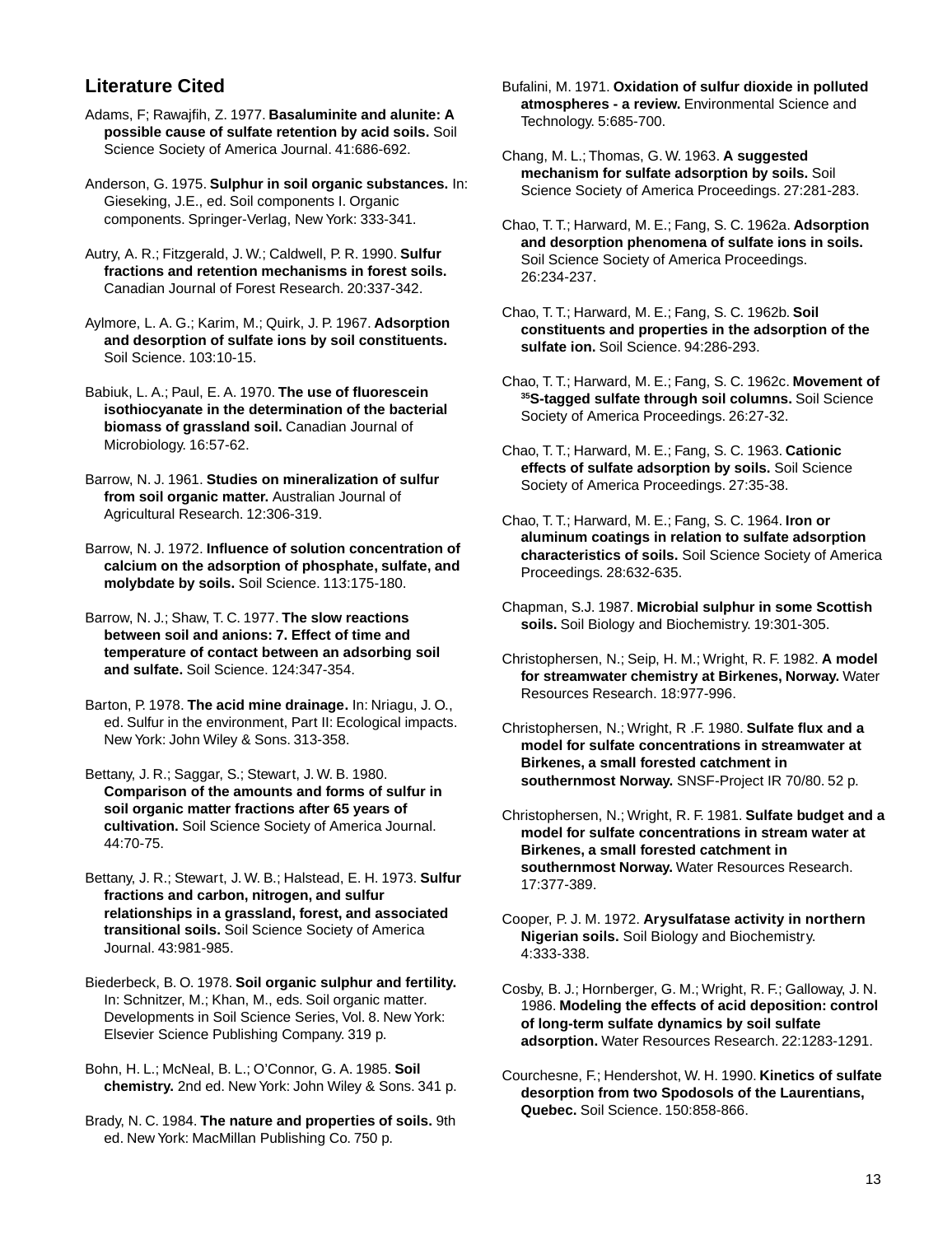Couto, W.; Lathwell, D. J.; Bouldin, D. R. 1979. **Sulfate sorption by two Oxisols and an Alfisol of the tropics.** Soil Science. 127:108-116.

Dahl, J. B.; Qvenild, C.; Tollan, O.; Christophersen, N.; Seip, H. M. 1979. **Methodology of studies on chemical processes in water runoff from rock and shallow soil cover using radioactive tracers.** Water Air and Soil Pollution. 11:179-190.

Dahl, J. B.; Qvenild, C.; Tollan, O.; Christophersen, N.; Seip, H. M. 1980. **Use of radioactive tracers to study runoff and soil-water interactions in natural mini-catchments.** In: Drablos, D.; Tollan, A., eds. Ecological impact of acid precipitation, proceedings of an international conference; 1980 March 11-14; Sandefjord, Norway:160-161.

David, M. B.; Mitchell, M. J. 1987. **Transformations of organic and inorganic sulfur: importance to sulfate flux in an Adirondack forest soil.** Journal of the Air Pollution Control Association. 37:39-44.

David, M. B.; Mitchell, M. J.; Nakas, J. P. 1982. **Organic and inorganic sulfur of a forest soil and their relationship to microbial activity.** Soil Science Society of America Journal. 46:847-852.

David, M. B.; Mitchell, M. J.; Schindler, S. C. 1984. **Dynamics of organic and inorganic sulfur constituents in hardwood forest soils and their relationship to nutrient cycling.** In: Stone, E. L., ed. Forest soils and treatment impacts. Proceedings 6th North American forest soils conference; 1983 June; Knoxville, TN. Knoxville, TN: The University of Tennessee: 221-245.

David, M. B.; Mitchell, M. J.; Scott, T. J. 1987. **Importance of biological processes in the sulfur budget of a northern hardwood ecosystem.** Biology and Fertility of Soils. 5:258-264.

David, M. B.; Schindler, S. C.; Mitchell, M. J.; Strick, J. E. 1983. **Importance of organic and inorganic sulfur to mineralization processes in a forest soil.** Soil Biology and Biochemistry. 15:671-677.

Dodgson, K. S., White, G. F.; Fitzgerald, J. W. 1982. **Sulfatases of microbial origin. Vol. 2.** West Palm Beach, FL: CRC Press. 208 p.

Donahue, R. L.; Miller, R. W.; Shickluna, J. C. 1977. **Soils: an introduction to soils and plant growth.** 4th ed. Englewood Cliffs, NJ: Prentice Hall. 626 p.

Edwards, P. J. 1994. **Sulfur-35 retention and movement in an Apalachian forest soil.** Raleigh, NC: Department of Forestry, North Carolina State University. Ph.D. dissertation.

Ellett, W. B.; Hill, H. H. 1929. **Effect of lime materials on the outgo of sulfur from Hagerstown silt loam soil.** Journal of Agricultural Research. 38:697-711.

Ensminger, L. E. 1954. **Some factors affecting the adsorption of sulfate by Alabama soils.** Soil Science Society of America. 18:259-264.

Fitzgerald, J. W. 1978. **Naturally occurring organosulfur compounds in soils.** In: Nriagu, J.O., ed. Sulfur in the environment, Part II. New York: John Wiley & Sons, Inc.: 391-443.

Fitzgerald, J. W.; Ash, J. T.; Strickland, T. C.; Swank, W. T. 1983. **Formation of organic sulfur in forest soils: a biologically mediated process.** Canadian Journal of Forest Research. 13:1077-1082.

Fitzgerald, J. W.; Strickland, T. C.; Swank, W. T. 1982. **Metabolic fate of inorganic sulphate in soil samples from undisturbed and managed forest ecosystems.** Soil Biology and Biochemistry. 14:529-536.

Freney, J. R.; Melville, G. E.; Williams, C. H. 1970. **The determination of carbon bonded sulfur in soil.** Soil Science. 109:310-318.

Freney, J. R.; Melville, G. E.; Williams, C. H. 1971. **Organic sulphur fractions labelled by addition of 35S-sulfate to soil.** Soil Biology and Biochemistry. 3:133-141.

Freney, J. R.; Williams, C. H. 1983. **The sulfur cycle in soil.** In: Ivanov, M.V.; Freney, J.R., eds. The global biogeochemical sulfur cycle. New York: John Wiley & Sons, Inc.: 129-201.

Fuller, R. D.; David, M. B.; Driscoll, C. T. 1985. **Sulfate adsorption relationships in forested Spodosols of the northeastern USA.** Soil Science Society of America Journal. 49:1034-1040.

Fuller, R. D.; Driscoll, C. T.; Schindler, S. C.; Mitchell, M. J. 1986. **A simulation model of sulfur transformations in forested Spodosols.** Biogeochemistry. 2:313-328.

Gebhardt, H.; Coleman, N. T. 1974. **Anion adsorption by allophanic tropical soils: II. Sulfate adsorption.** Soil Science Society of America. 38:259-262.

Haque, I.; Walmsley, D. 1973. **Adsorption and desorption of sulfate in some soils of the West Indies.** Geoderma. 9:269-278.

Harrison, R. B.; Johnson, D. W.; Todd, D. E. 1989. **Sulfate adsorption and desorption reversibility in a variety of forest soils.** Journal of Environmental Quality. 18:419-426.

Harward, M. E.; Chao, T. T.; Fang, S. C. 1962. **The sulfur status and sulfur supplying power of Oregon soils.** Agronomy Journal. 54:101-106.

Harward, M. E.; Reisenauer, H. M. 1966. **Reactions and movement of inorganic soil sulfur.** Soil Science. 101:326-335.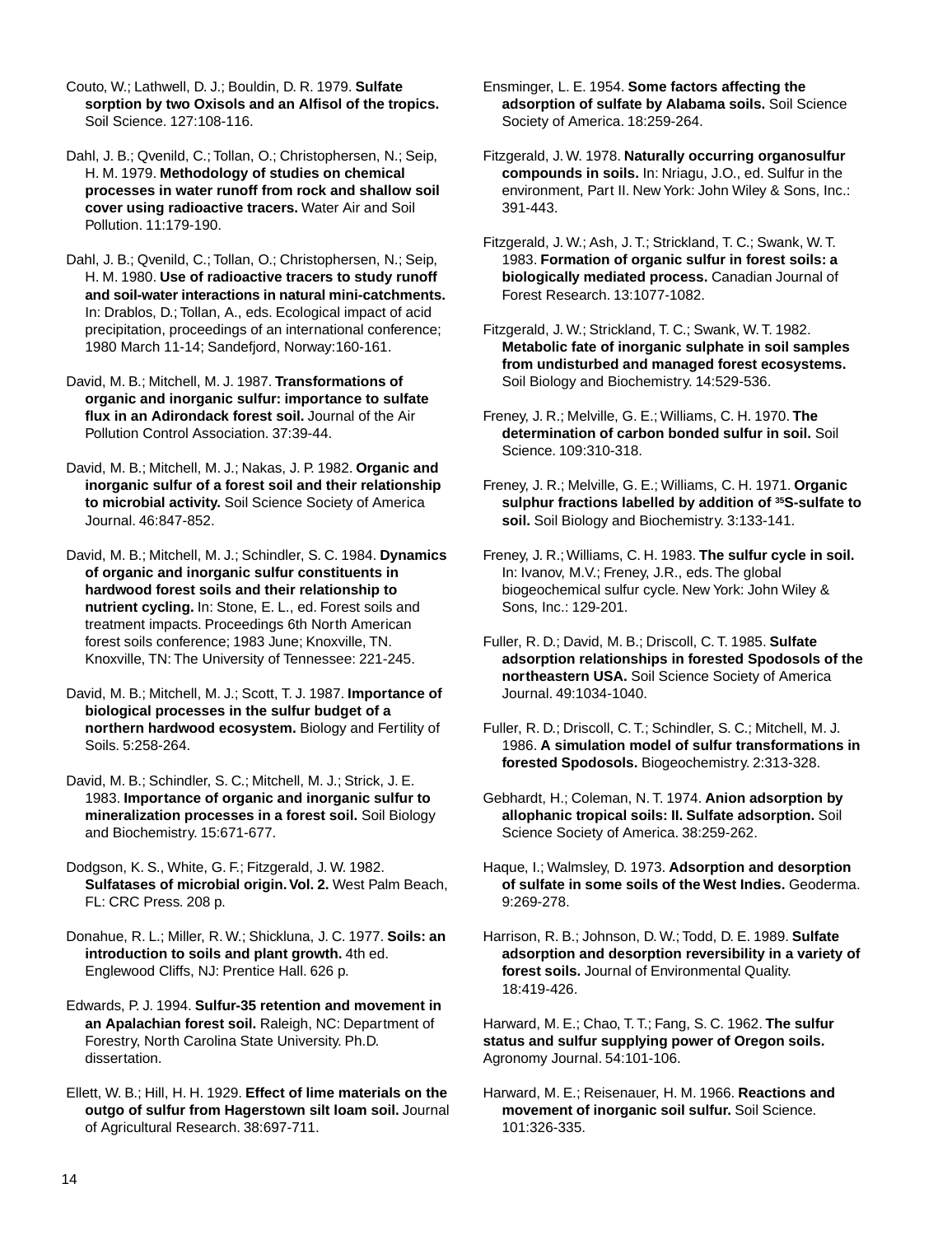Harwood, J. L.; Nicholls, R. G. 1979. **The plant sulpholipid a major component of the sulphur cycle.** Biochemistry Society Transactions. 7:440-447.

Hewlett, J. D.; Hibbert, A. R. 1967. **Factors affecting the response of small watersheds to precipitation in humid areas.** In: Sopper, W.E.; Lull, H. W., eds. International symposium on forest hydrology. Elmsford, NY: Pergamon Press: 275-290.

Hingston, F. J.; Atkinson, R. J.; Posner, A. M.; Quirk, J. P. 1967. **Specific adsorption of anions.** Nature. 215:1459-1461.

Hutchinson, T. C. 1979. **Sulphur in soil and vegetation.** In: International symposium sulphur emissions and the environment; 1979 May 8-10; London, UK: 428-442.

Janzen, H. H.; Bettany, J. R. 1987. **Measurement of sulfur oxidation in soils.** Soil Science. 143:444-452.

Johnson, C. M.; Nishita, H. 1952. **Microestimation of sulfur in plant materials, soils, and irrigation waters.** Analytical Chemistry. 24:736-742.

Johnson, D. W. 1984. **Sulfur cycling in forests.** Biogeochemistry. 1:29-43.

Johnson, D. W.; Breuer, D. W.; Cole, D. W. 1979a. **The influence of anion mobility on ionic retention in waste water-irrigated soils.** Journal of Environmental Quality. 8:246-250.

Johnson, D. W.; Cole, D. W. 1977. **Sulfate mobility in an outwash soil in western Washington.** Water Air and Soil Pollution. 7:489-495.

Johnson, D. W.; Cole, D.W. 1980. **Anion mobility in soils: relevance to nutrient transport from forest ecosystems.** Environment International. 3:79-90.

Johnson, D. W.; Cole, D. W.; Gessel, S. P. 1979b. **Acid precipitation and soil sulfate adsorption properties in a tropical and in a temperate forest soil.** Biotropica. 11:38-42.

Johnson, D. W.; Henderson, G. S. 1979. **Sulfate adsorption and sulfur fractions in a highly weathered soil under a mixed deciduous forest.** Soil Science. 128:34-40.

Johnson, D. W.; Henderson, G. S.; Huff, D. D.; Lindberg, S. E.; Richter, D. D.; Shriner, D. S.; Todd, D. E.; Turner, J. 1982. **Cycling of organic and inorganic sulphur in a chestnut oak forest.** Oecologia. 54:141-148.

Johnson, D. W.; Henderson, G. S.; Todd, D. E. 1981. **Evidence of modern accumulations of adsorbed sulfate in an east Tennessee forested Ultisol.** Soil Science. 132:422-426.

Johnson, D. W.; Hornbeck, J. W.; Kelly, J. M.; Swank, W. T.; Todd, D. E. 1980. **Regional patterns of soil sulfate accumulation: Relevance to ecosystem sulfur budget.** In: Shriner, D. E.; Richmond, C . H.; Lindberg, S. E., eds. Atmospheric sulfur deposition: Environmental impact and health effects. Ann Arbor, MI: Ann Arbor Science: 507-520.

Johnson, D. W.; Todd, D. E. 1983. **Relationships among iron, aluminum, carbon, and sulfate in a variety of forest soils.** Soil Science Society of America Journal. 47:792-800.

Jorgenson, B. B. 1977. **Bacterial sulfate reduction within reduced microniches of oxidized marine sediments.** Marine Biology. 41:7-17.

Kamprath, E. J.; Nelson, W. L.; Fitts, J. W. 1956. **The effect of pH, sulfate, and phosphate concentrations on the adsorption of sulfate by soils.** Soil Science Society of America Proceedings. 20:463-466.

Kennedy, I. R. 1986. **Acid soil and acid rain: The impact on the environment of nitrogen and sulphur cycling.** New York: John Wiley & Sons, Inc. 234 p.

Kinjo, T.; Pratt, P. F.; and A. L. Page. 1971. **Nitrate adsorption: III. Desorption movement and distribution in Andepts.** Soil Science Society of America Proceedings. 35:728-732.

Konova, M. M. 1975. **Humus of virgin and cultivated soils.** In: Geisking, J. E., ed. Soil components, organic components, Vol. 1. New York: Springer-Verlag: 475-526.

Korentajer, L.; Byrnes, B. H.; Hellums, D. T. 1984. **Leaching losses and plant recovery from various sulfur fertilizers.** Soil Science Society of America Journal. 48:671-676.

Landers, D.H.; David, M.B.; Mitchell, M.J. 1983. **Analysis of organic and inorganic sulfur constituents in sediments, soils, and water.** International Journal of Environmental Analytical Chemistry. 14:245-256.

Lee, R.; Speir, T. W. 1979. **Sulphur uptake by ryegrass and its relationship to inorganic and organic sulphur levels and sulphatase activity in soil.** Plant and Soil. 53:407-425.

Lowe, L. E. 1969. **Sulfur fractions of selected Alberta profiles of the gleysolic order.** Canadian Journal of Soil Science. 49:375-381.

Lynch, J. A.; Corbett, E. S. 1989. **Hydrologic control of sulfate mobility in a forested watershed.** Water Resources Research. 25:1695-1703.

MacDonald, N. W.; Burton, A. J.; Liechty, H. O.; Witter, J. A.; Pregitzer, K. S.; Mroz, G. D.; Richter, D. D. 1992. **Ion leaching in forest ecosystems along a Great Lakes air**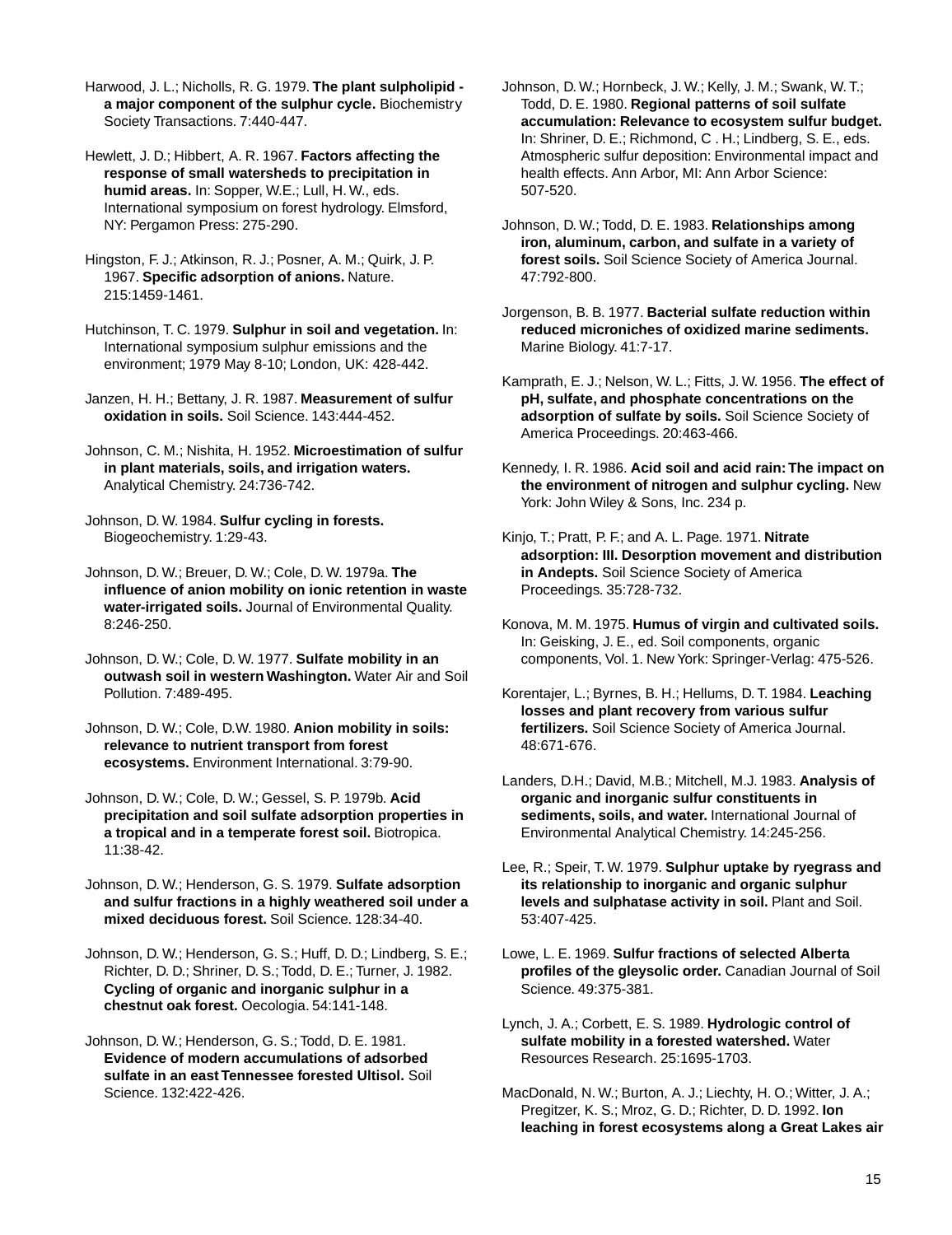**pollution gradient.** Journal of Environmental Quality. 21:614-623.

Marcano-Martinez, E.; McBride, M. B. 1989. **Calcium and sulfate retention by two Oxisols of the Brazilian Cerrado.** Soil Science Society of America Journal. 53:63-69.

Marsh, K. B.; Tillman, R. W.; Syers, J. K. 1987. **Charge relationships of sulfate sorption by soils.** Soil Science Society of America Journal. 51:318-323.

Mattson, S. 1931. **The laws of soil colloidal behavior: VI. Amphoteric behavior.** Soil Science. 32:343-365.

Maynard, D. G.; Stewart, J. W. B.; Bettany, J. R. 1983. **Sulfur and nitrogen mineralization in soils compared using two incubation techniques.** Soil Biology and Biochemistry. 15:251-256.

Maynard, D. G.; Stewart, J. W. B.; Bettany, J. R. 1984. **Sulfur cycling in grassland and peatland soils. Biogeochemistry.** 1:97-111.

McGill, W. B.; Cole, C. V. 1981. **Comparative aspects of cycling of organic C, N, S and P through soil organic matter.** Geoderma. 26:267-286.

McKeague, J. A.; Brydon, J. E.; Miles, N. M. 1971. **Differentiation of forms extractable iron and aluminum in soils.** Soil Science Society of America Proceedings. 35:33-38.

McLaren, R. G.; Keer, J. J.; Swift, R. W. 1985. **Sulphur transformations in soils using sulphur-35 labelling.** Soil Biology and Biochemistry. 17:73-79.

Mitchell, M. J.; David, M. B.; Maynard, D. G.; Telang, S. A. 1986. **Sulfur constituents in soils and streams of a watershed in the Rocky Mountains of Alberta.** Canadian Journal of Forest Research. 16:315-320.

Mitchell, M. J.; Fuller, R. D. 1988. **Models of sulfur dynamics in forest and grassland ecosystems with emphasis on soil processes.** Biogeochemistry. 5:133-163.

Moss, M.R. 1978. **Sources of sulfur in the environment: The global sulfur cycle.** In: Nriagu, J.O., ed. Sulfur in the environment. Part I. The atmospheric cycle. New York: John Wiley & Sons: 23-50.

NADP/NTN. 1987. **NADP/NTN annual summary: precipitation chemistry in the United States.** NREL. Ft. Collins, CO: Colorado State University.

Neary, A. J.; Mistry, E.; Vanderstar, L. 1987. **Sulphate relationships in some central Ontario forest soils.** Canadian Journal Soil Science. 67:341-352.

Neptune, A. M. L.; Tabatabai, M. A.; Hanaway, J. J. 1975. **Sulfur fractions and carbon-nitrogen-phosphorussulfur relationships in some Brazilian and Iowa soils.** Soil Science Society of America Proceedings. 39:51-55.

Nodvin, S. C.; Driscoll, C. T.; Likens, G. E. 1986. **The effect of pH on sulfate adsorption by a forest soil.** Soil Science. 142:69-75.

Parfitt, R. L. 1978. **Anion adsorption by soils and soil materials.** Advances in Agronomy. 30:1-50.

Parfitt, R. L.; Smart, R. St.C. 1978. **The mechanism of sulfate adsorption on iron oxides.** Soil Science Society of America Journal. 42:48-50.

Pepper, I. L.; Miller, R. H. 1978. **Comparison of the oxidation of thiosulfate and elemental sulfur by two heterotrophic bacteria and Thiobacillus thiooxidans.** Soil Science. 126:9-14.

Pregitzer, K. S.; Burton, A. J.; Mroz, G. D.; Liechty, H. O.; MacDonald, N. W. 1992. **Foliar sulfur and nitrogen along a 800-km pollution gradient.** Canadian Journal of Forest Research. 22:1761-1769.

Rajan, S. S. S. 1978. **Sulfate adsorbed on hydrous alumina, ligands displaced, and changes in surface charge.** Soil Science Society of America Journal. 42:39-44.

Rajan, S. S. S. 1979. **Adsorption and desorption of sulfate and charge relationships in allophanic clays.** Soil Science Society of America Journal. 43:65-69.

Randlett, D. L.; Zak, D. R.; MacDonald, N. W. 1992. **Sulfate adsorption and microbial immobilization in northern hardwood forests along an atmospheric deposition gradient.** Canadian Journal of Forest Research. 22:1843-1850.

Rehm, G. W.; Caldwell. A. C. 1969. **Relationship of soil texture and sulfur oxidation.** Agronomy Journal. 61:333-334.

Reuss, J. O.; Johnson, D. W. 1986. **Acid deposition and the acidification of soils and waters.** New York: Springer-Verlag. 119 p.

Saggar, S.; Bettany, J. R.; Stewart, J. W. B. 1981a. **Measurement of microbial sulfur in soil.** Soil Biology and Biochemistry. 13:493-498.

Saggar, S.; Bettany, J. R.; Stewart, J. W. B. 1981b. **Sulfur transformations in relation to carbon and nitrogen in incubated soils.** Soil Biology and Biochemistry. 13:499-511.

Sanders, F. E.; Tinker, P. B. H. 1975. **Adsorption of sulfate by a sandy loam soil (calcic cambisol).** Geoderma. 13:317-324.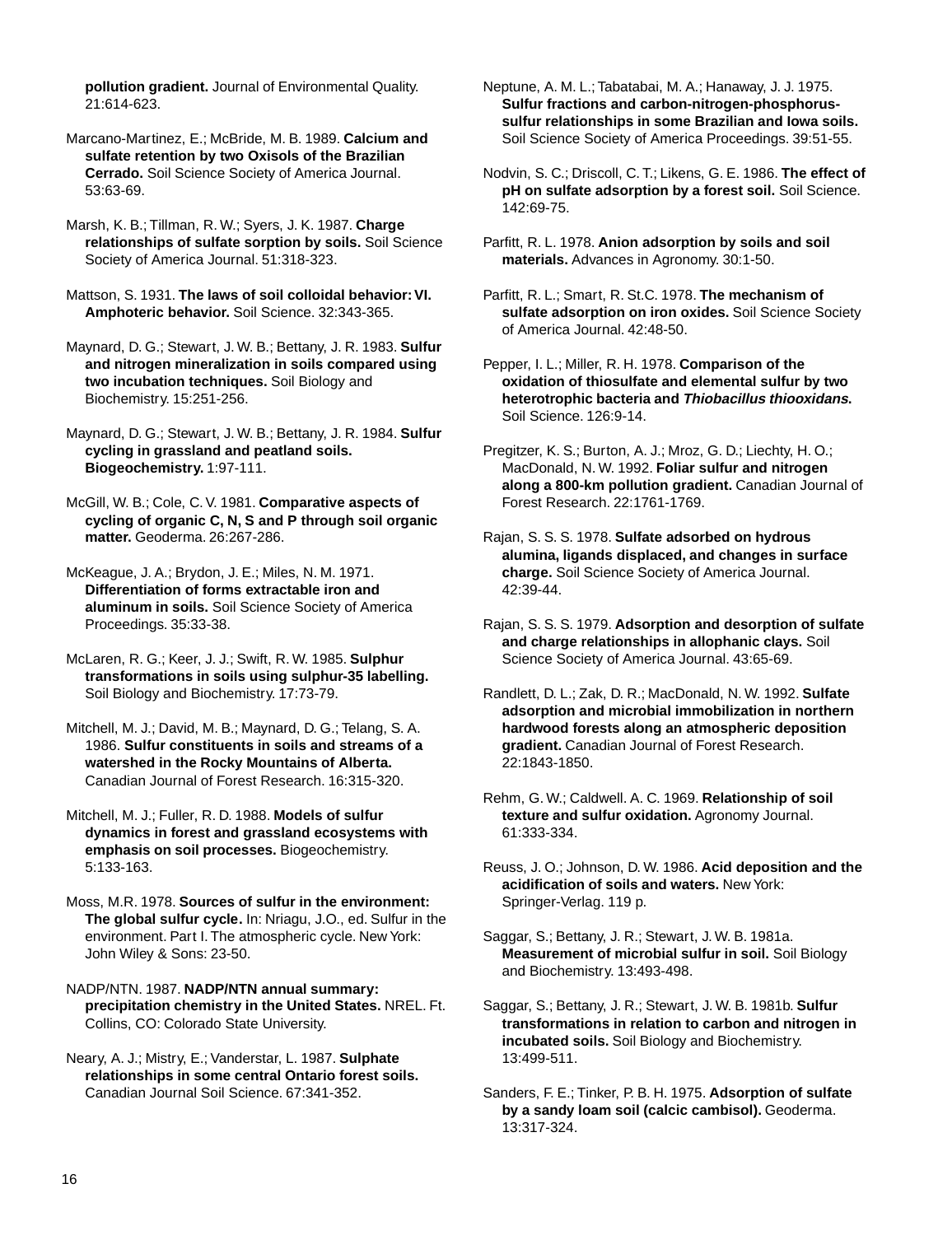Schindler, S. C.; Mitchell, M. J. 1987. **Dynamics of 35S in horizons and leachates from a hardwood forest Spodosol.** Soil Biology and Biochemistry. 19:531-538.

Schindler, S. C.; Mitchell, M. J.; Scott, T. J.; Fuller, R. D.; Driscoll, C.T. 1986. **Incorporation of 35S-sulfate into inorganic and organic constituents of two forest soils.** Soil Science Society of America Journal. 50:457-462.

Schnabel, R. R.; Potter, R. M.; Ritchie, E. B. 1991. **Applying batch-determined retention properties to predict sulfate transport through soil columns.** Soil Science. 152:440-447.

Schnitzer, M.; Khan, S. U. 1972. **Humic substances in the environment.** New York: Marcel Dekker, Inc. 327 p.

Schofield, R. K.; Samson, H. R. 1954. **Flocculation of kaolinite due to the attraction of oppositely charged crystal faces.** Discussions of the Faraday Society. 18:135-145.

Shanley, J. B. 1992. **Sulfate retention and release in soils at Panola Mountain, Georgia.** Soil Science. 153:499-508.

Shriner, D. S.; Henderson, G. G. 1978. **Sulfur distribution and cycling in a deciduous forest watershed.** Journal of Environmental Quality. 7:392-397.

Singh, B. R. 1980. **Distribution of total and extractable S and adsorbed 35 SO2- 4 in some acid forest soil profiles of southern Norway.** Acta Agriculturae Scandinavia. 30:357-363.

Singh, B. R. 1984a. **Sulfate sorption by acid forest soils: 1. Sulfate adsorption isotherms and comparison of different adsorption equations in describing sulfate adsorption.** Soil Science. 138:189-197.

Singh, B. R. 1984b. **Sulfate sorption by acid forest soils: 2. Sulfate adsorption isotherms with and without organic matter and oxides of aluminum and iron.** Soil Science. 138:294-297.

Singh, B. R. 1984c. **Sulfate sorption by acid forest soils: 4. Kinetics and effects of temperature and moisture.** Soil Science. 138:440-447.

Singh, B. R. 1984d. **Sulfate sorption by acid forest soils: 3. Desorption of sulfate from adsorbed surfaces as a function of time, desorbing ion, pH, and amount of adsorption.** Soil Science. 138:346-353.

Singh, B. R.; Johnson, D. W. 1986. **Sulfate content and adsorption in soils of two forest watersheds in southern Norway.** Water Air and Soil Pollution. 31:847-856.

Singh, S. S.; Miles, N. M. 1978. **Effect of sulfate ions on the stability and exchange characteristics of**

**aluminum-interlayered Wyoming bentonite.** Soil Science. 126:323-329.

Smith, J. L.; Paul, E. A. 1990. **The significance of soil microbial biomass estimations.** In: J.-M. Bollagand; Stotzky, G. eds. Soil Biochemistry. New York: Marcel Dekker, Inc. p. 357-396.

Stam, A. C.; Mitchell, M. J.; Krouse, H. R.; Kahl, J. S. 1992. **Stable sulfur isotopes of sulfate in precipitation and stream solutions in a northern hardwood watershed.** Water Resources Research. 28:231-236.

Stotzky, G.; Norman, A. G. 1961. **Factors limiting microbial activities in soil. II. The effect of sulfur.** Archives of Microbiology. 40:370-382.

Strick, J. E.; Nakas, J. P. 1984. **Calibration of a microbial sulfur technique for use in forest soils.** Soil Biology and Biochemistry. 16:289-291.

Strick, J. E.; Schindler, S. C.; David, M. B.; Mitchell, M. J.; Nakas, J. P. 1982. **Importance of organic and inorganic sulfur constituents and microbial activity to sulfur transformations in an Adirondack forest soil.** Northeastern Environmental Science. 1:161-169.

Strickland, T. C.; Fitzgerald, J. W. 1984. **Formation and mineralization of organic sulfur in forest soils.** Biogeochemistry. 1:79-95.

Strickland, T. C.; Fitzgerald, J. W.; Ash, J. T.; Swank, W.T. 1987. **Organic sulfur transformations and sulfur pool sizes in soil and litter from a southern Appalachian hardwood forest.** Soil Science. 143:453-458.

Strickland, T. C.; Fitzgerald, J. W.; Swank, W.T. 1984. **Mobilization of recently formed forest soil organic sulfur.** Canadian Journal of Forest Research. 14:63-67.

Strickland, T. C.; Fitzgerald, J. W.; Swank, W.T. 1986a. **In situ measurements of sulfate incorporation into forest floor and soil organic matter.** Canadian Journal of Forest Research. 16:549-553.

Strickland, T. C.; Fitzgerald, J. W.; Swank, W. T. 1986b. **In situ mobilization of 35S-labelled organic sulphur in litter and soil from a hardwood forest.** Soil Biology and Biochemistry. 18:463-468.

Swank, W.T.; Fitzgerald, J. W.; Ash, J. T. 1984. **Microbial transformation of sulfate in forest soils.** Science. 223: 182-184.

Swank, W. T.; Fitzgerald, J. W.; Strickland, T. C. 1985. **Transformations of sulfur in forest floor and soil of a forest ecosystem.** In: Johansson, I., ed. Hydrological and hydrogeochemical mechanisms and model approaches to the acidification of ecological systems. International Hydrological Programme Workshop; 1984 September 15-16; Norden, Sweden: 137-145. Uppsala Rep. No. 10.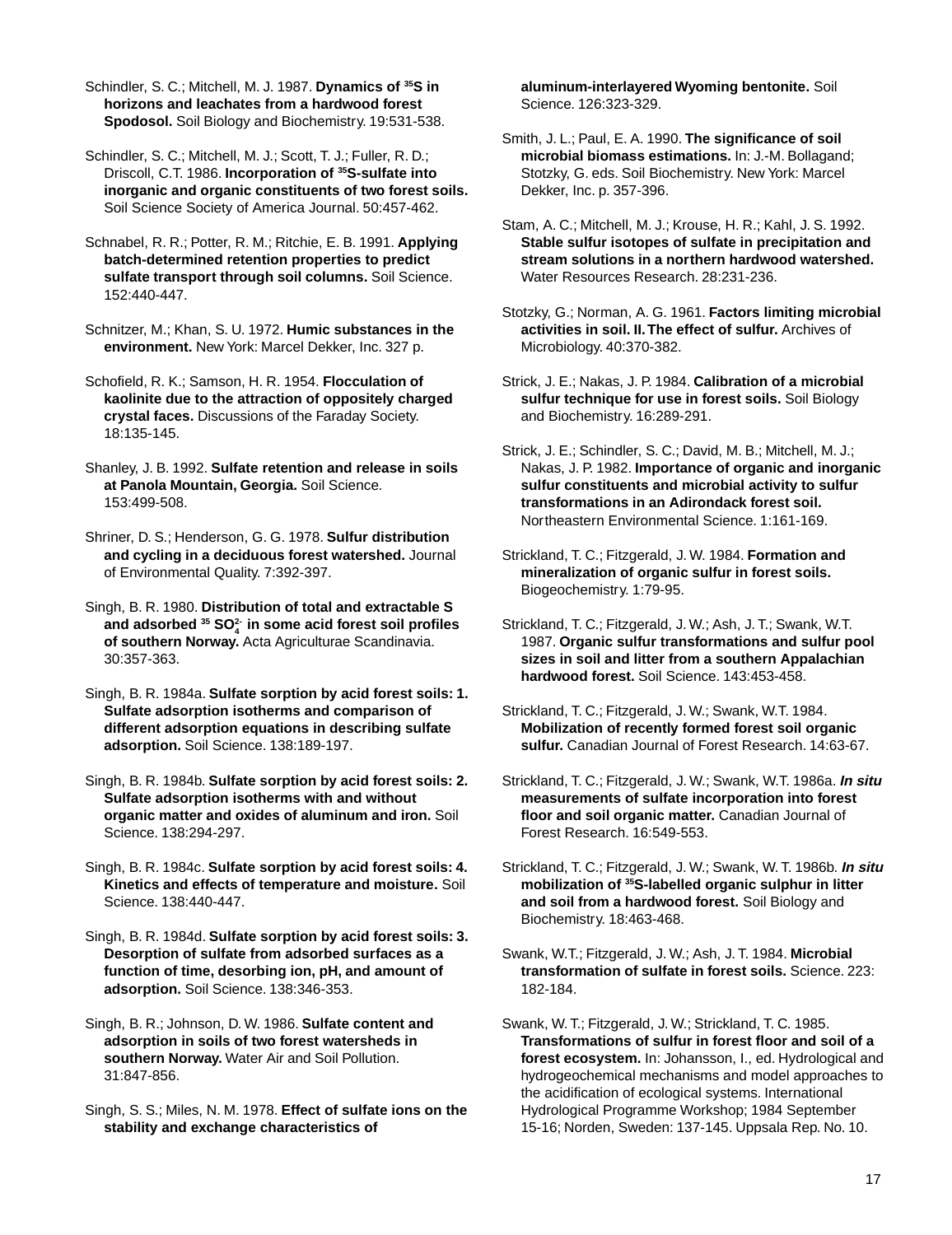Tabatabai, M. A.; Bremner, J. M. 1970. **Arysulfatase activity of soils.** Soil Science Society of America Proceedings. 34:225-229.

Tabatabai, M. A.; Bremner, J. M. 1972. **Forms of sulfur, and carbon, nitrogen, and sulfur relationships, in Iowa soils.** Soil Science. 114:380-386.

Tisdale, S. L.; Nelson, W. L. 1975. **Soil Fertility and Fertilizers**, 3rd ed. New York: MacMillan Publishing Co., Inc. 694 p.

Tripathi, P. S. M.;Tripathi, R.; Prasad, B. B. 1975. **Radiotracer studies on adsorption of sulfate ions on ignited alumina. Part A.** Proceedings Indian National Science Academy. 41:156-162.

Vance, G. F.; David, M. B. 1992. **Dissolved organic carbon and sulfate sorption by Spodosol mineral horizons.** Soil Science. 154:136-144.

Vitolins, M. I.; Swaby, R. J. 1969. **Activity of sulfur oxidizing microorganisms in some Australian soils.** Australian Journal of Soil Research 7:171-183.

Watwood, M. E.; Fitzgerald, J. W.; Grosz, J. R. 1986. **Sulfur processing in forest soil and litter along an**

**elevational and vegetative gradient.** Canadian Journal of Forest Research. 16:689-695.

Watwood, M. E.; Fitzgerald, J. W.; Swank, W. T. 1988a. **Effects of moisture content on sulfate generation and retention in hardwood forest upper soil horizons.** Canadian Journal of Forest Research. 18:820-824.

Watwood, M. E.; Fitzgerald, J. W.; Swank, W. T.; Blood, E. R. 1988b. **Factors involved in potential sulfur accumulation in litter and soil from a coastal pine forest.** Biogeochemistry. 6:3-19.

Weaver, G. T.; Khanna, P. K.; Beese, F. 1985. **Retention and transport of sulfate in a slightly acid forest soil.** Soil Science Society of America Journal. 49:746-750.

Williams, C. H. 1967. **Some factors affecting the mineralization of organic sulphur in soils.** Plant Soil. 26:205-222.

Wright, R. F.; Lotse, E.; Semb, A. 1988. **Reversibility of acidification shown by whole catchment experiments.** Nature. 334:670-675.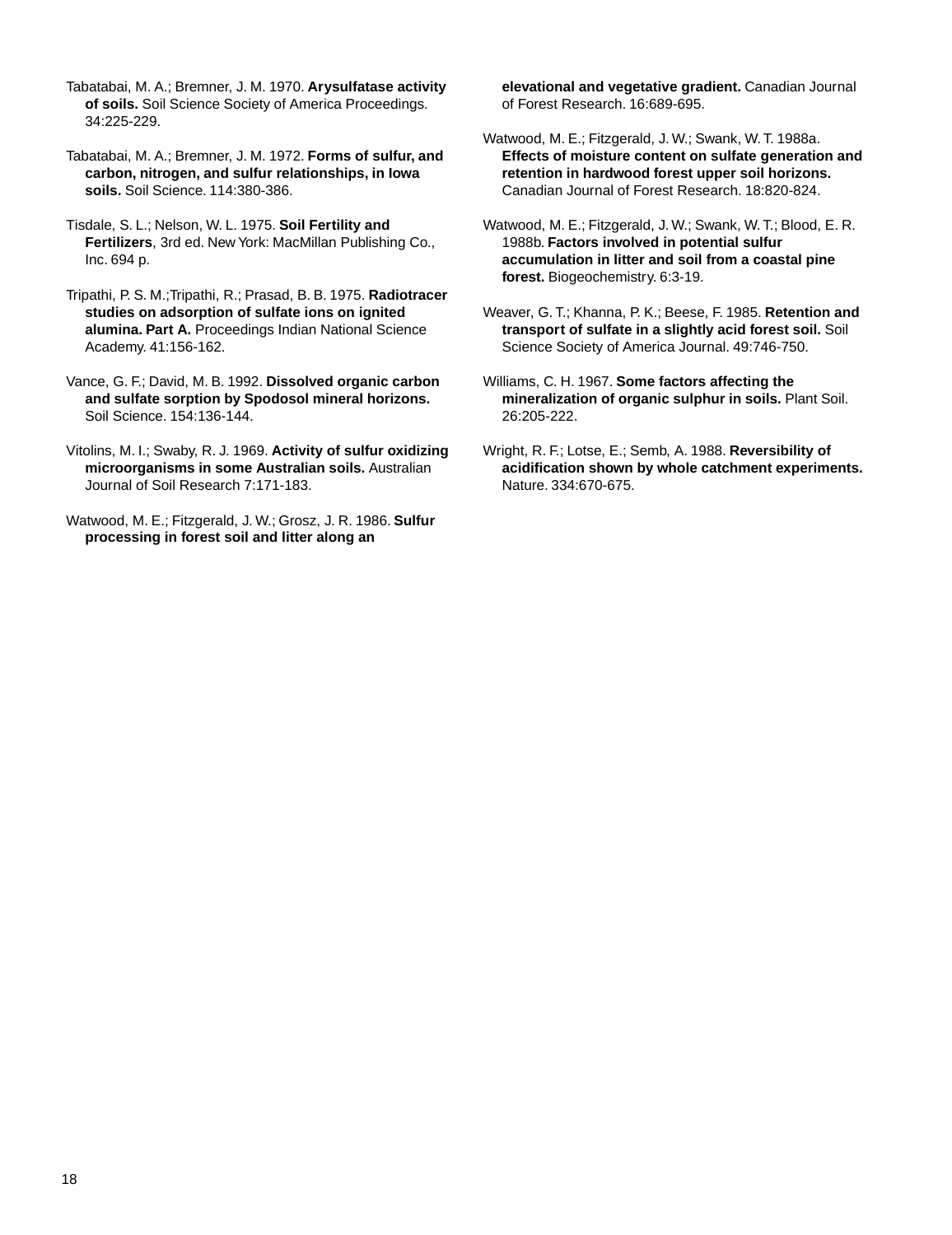Edwards, Pamela J. 1998. **Sulfur cycling, retention, and mobility in soils: A review.** Gen. Tech. Rep. NE-250. Radnor, PA: U. S. Department of Agriculture, Forest Service, Northeastern Research Station. 18 p.

Sulfur inputs to forests originate from mineral weathering, atmospheric deposition, and organic matter decomposition. In the soil, sulfur occurs in organic and inorganic forms and is cycled within and between those forms via mobilization, immobilization, mineralization, oxidation, and reduction processes. Organic sulfur compounds are largely immobile. Inorganic sulfur compounds are more mobile, and sulfate is the most mobile. Adsorption onto soil limits or delays sulfate ion transport. Nonspecifically adsorbed sulfate ions are held by electrostatic charges, so they are not held as tightly as specifically adsorbed ions. Sulfate adsorption and desorption are controlled predominantly by pH, sulfate concentrations, concentrations and types of other cations and anions in solution, and the character of the colloidal surfaces. Subsurface flow paths play important roles in determining the fate of sulfate in soils. Theories and models of sulfate transport from and retention within watersheds focus on contact times between ions and soil materials, macropore, mesopore, and micropore flow contributions to streamflow, overall soil moisture conditions and deposition levels.